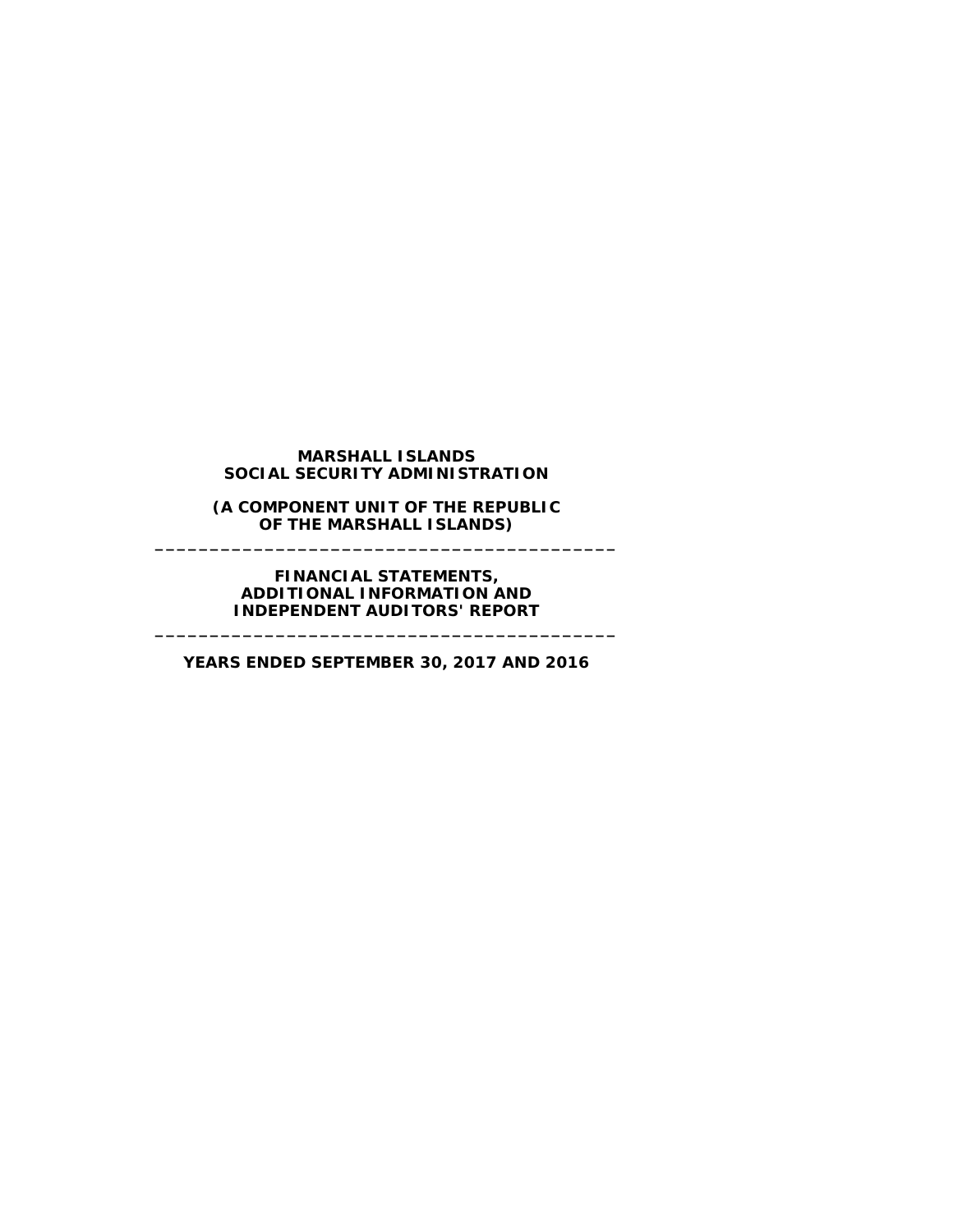# Years Ended September 30, 2017 and 2016 Table of Contents

|      |                                                                                                                                                                                            | Page No. |
|------|--------------------------------------------------------------------------------------------------------------------------------------------------------------------------------------------|----------|
| Ι.   | INDEPENDENT AUDITORS' REPORT                                                                                                                                                               | 1        |
| Н.   | MANAGEMENT'S DISCUSSION AND ANALYSIS                                                                                                                                                       | 3        |
| III. | <b>FINANCIAL STATEMENTS:</b>                                                                                                                                                               |          |
|      | Statements of Fiduciary Net Position                                                                                                                                                       | 8        |
|      | Statements of Changes in Fiduciary Net Position                                                                                                                                            | 9        |
|      | Notes to Financial Statements                                                                                                                                                              | 10       |
| IV.  | OTHER SUPPLEMENTARY INFORMATION:                                                                                                                                                           |          |
|      | Combining Statement of Fiduciary Net Position                                                                                                                                              | 23       |
|      | Combining Statement of Changes in Fiduciary Net Position                                                                                                                                   | 24       |
| V.   | INDEPENDENT AUDITORS' REPORT ON COMPLIANCE WITH<br><b>LAWS AND REGULATIONS</b>                                                                                                             |          |
|      | Independent Auditors' Report on Internal Control Over Financial<br>Reporting and on Compliance and Other Matters Based on an<br>Audit of Financial Statements Performed in Accordance With |          |
|      | <b>Government Auditing Standards</b>                                                                                                                                                       | 25       |
|      | Schedule of Findings and Responses                                                                                                                                                         | 27       |
|      | Unresolved Prior Year Findings                                                                                                                                                             | 28       |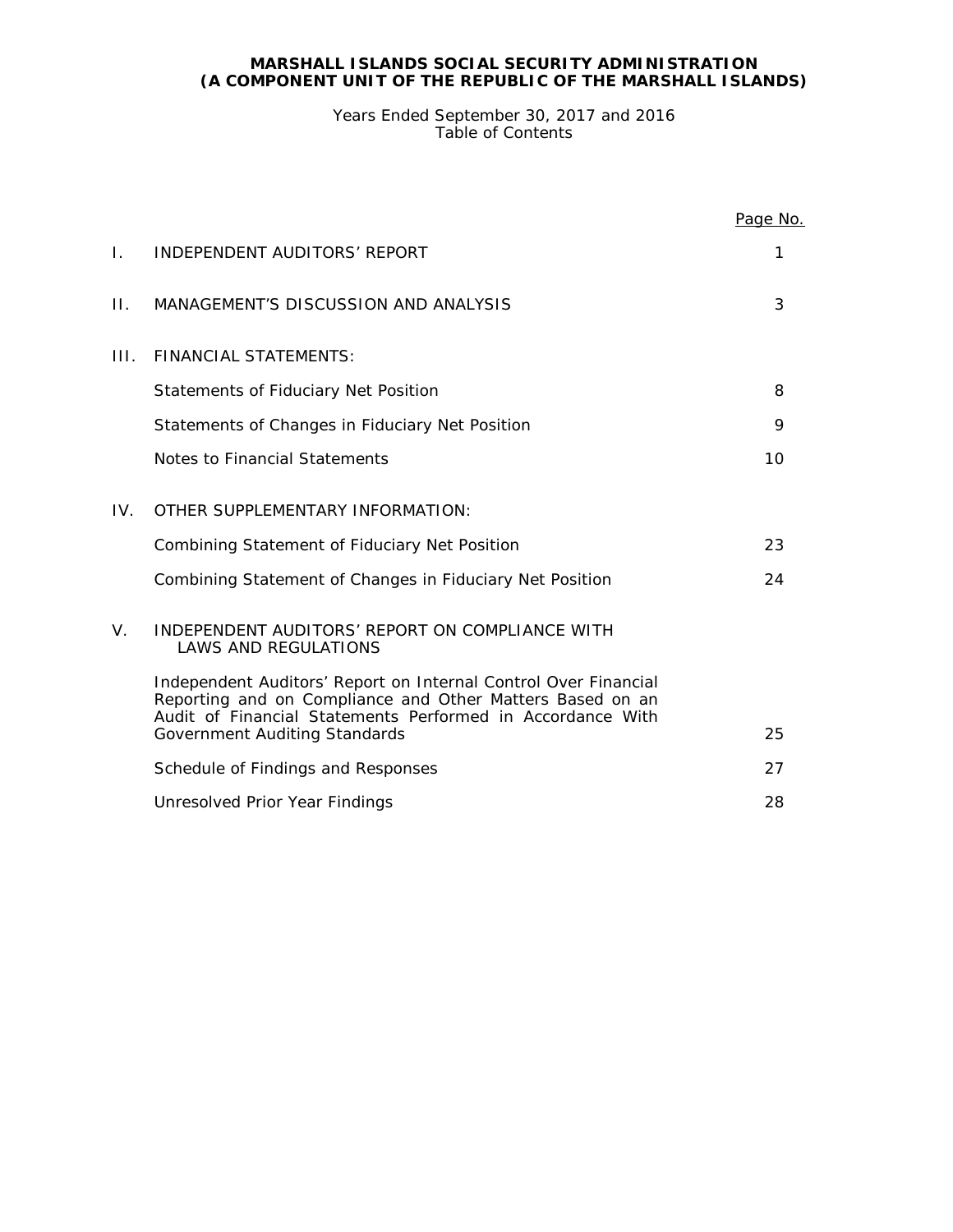

Deloitte & Touche LLP 361 South Marine Corps Drive Tamuning, GU 96913-3973 USA

Tel: +1 (671) 646-3884 Fax: +1 (671) 649-4265

www.deloitte.com

# **INDEPENDENT AUDITORS' REPORT**

Board of Directors Marshall Islands Social Security Administration:

# **Report on the Financial Statements**

We have audited the accompanying financial statements of the Marshall Islands Social Security Administration (MISSA), a component unit of the Republic of the Marshall Islands, which comprise the statements of fiduciary net position as of September 30, 2017 and 2016, and the related statements of changes in fiduciary net position for the years then ended, and the related notes to the financial statements.

# *Management's Responsibility for the Financial Statements*

Management is responsible for the preparation and fair presentation of these financial statements in accordance with accounting principles generally accepted in the United States of America; this includes the design, implementation, and maintenance of internal control relevant to the preparation and fair presentation of financial statements that are free from material misstatement, whether due to fraud or error.

# *Auditors' Responsibility*

Our responsibility is to express an opinion on these financial statements based on our audits. We conducted our audits in accordance with auditing standards generally accepted in the United States of America and the standards applicable to financial audits contained in *Government Auditing Standards*, issued by the Comptroller General of the United States. Those standards require that we plan and perform the audit to obtain reasonable assurance about whether the financial statements are free from material misstatement.

An audit involves performing procedures to obtain audit evidence about the amounts and disclosures in the financial statements. The procedures selected depend on the auditor's judgment, including the assessment of the risks of material misstatement of the financial statements, whether due to fraud or error. In making those risk assessments, the auditor considers internal control relevant to the entity's preparation and fair presentation of the financial statements in order to design audit procedures that are appropriate in the circumstances, but not for the purpose of expressing an opinion on the effectiveness of the entity's internal control. Accordingly, we express no such opinion. An audit also includes evaluating the appropriateness of accounting policies used and the reasonableness of significant accounting estimates made by management, as well as evaluating the overall presentation of the financial statements.

We believe that the audit evidence we have obtained is sufficient and appropriate to provide a basis for our audit opinion.

# *Opinion*

In our opinion, the financial statements referred to above present fairly, in all material respects, the financial position of MISSA as of September 30, 2017 and 2016, and the changes in its net position for the years then ended in accordance with accounting principles generally accepted in the United States of America.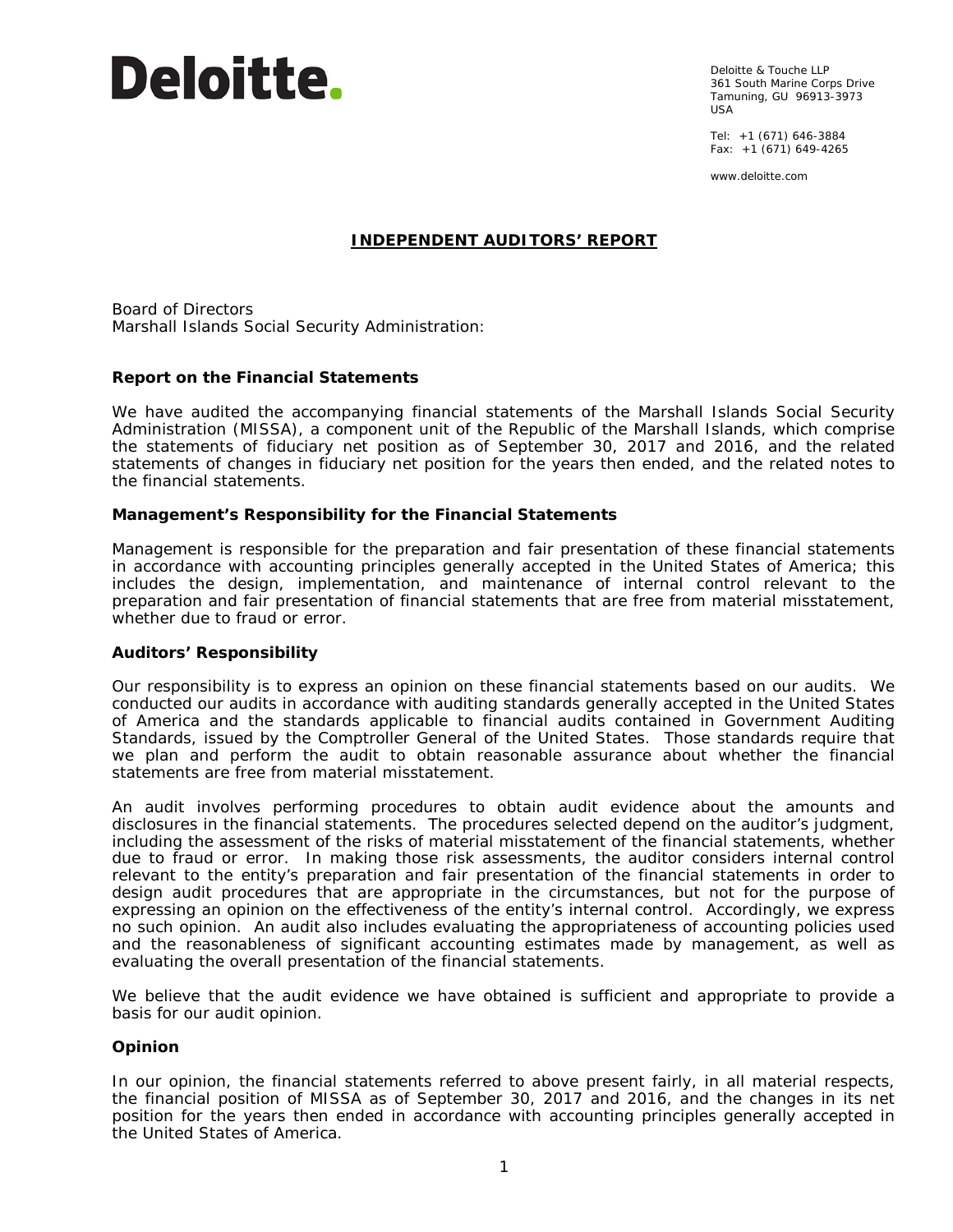# Deloitte.

# *Emphasis-of-Matter*

# *Uncertainty Regarding Funded Ratio*

As discussed in Note 9 to the financial statements, MISSA may be unable to meet its future benefit obligations. Our opinion is not modified with respect to this matter.

# *Other Matters*

# *Required Supplementary Information*

Accounting principles generally accepted in the United States of America require that the Management's Discussion and Analysis on pages 3 through 7 be presented to supplement the financial statements. Such information, although not a part of the financial statements, is required by the Governmental Accounting Standards Board who considers it to be an essential part of financial reporting for placing the financial statements in an appropriate operational, economic, or historical context. This supplementary information is the responsibility of MISSA's management. We have applied certain limited procedures to the required supplementary information in accordance with auditing standards generally accepted in the United States of America, which consisted of inquiries of management about the methods of preparing the information and comparing the information for consistency with management's responses to our inquiries, the financial statements, and other knowledge we obtained during our audit of the financial statements. We do not express an opinion or provide any assurance on the information because the limited procedures do not provide us with sufficient evidence to express an opinion or provide any assurance.

# *Other Information*

Our audits were conducted for the purpose of forming an opinion on the financial statements as a whole. The Other Supplementary Information listed in the accompanying table of contents is presented for purposes of additional analysis and is not a required part of the financial statements. Such information is the responsibility of management and was derived from and relates directly to the underlying accounting and other records used to prepare the financial statements. The information has been subjected to the auditing procedures applied in the audit of the financial statements and certain additional procedures, including comparing and reconciling such information directly to the underlying accounting and other records used to prepare the financial statements or to the financial statements themselves, and other additional procedures in accordance with auditing standard generally accepted in the United States of America. In our opinion, the information is fairly stated, in all material respects, in relation to the financial statements as a whole.

# **Other Reporting Required by** *Government Auditing Standards*

In accordance with *Government Auditing Standards*, we have also issued our report dated February 27, 2018 on our consideration of MISSA's internal control over financial reporting and on our tests of its compliance with certain provisions of laws, regulations, contracts, and grant agreements and other matters. The purpose of that report is to describe the scope of our testing of internal control over financial reporting and compliance and the results of that testing, and not to provide an opinion on internal control over financial reporting or on compliance. That report is an integral part of an audit performed in accordance with *Government Auditing Standards* in considering MISSA's internal control over financial reporting and compliance.

Jackell

February 27, 2018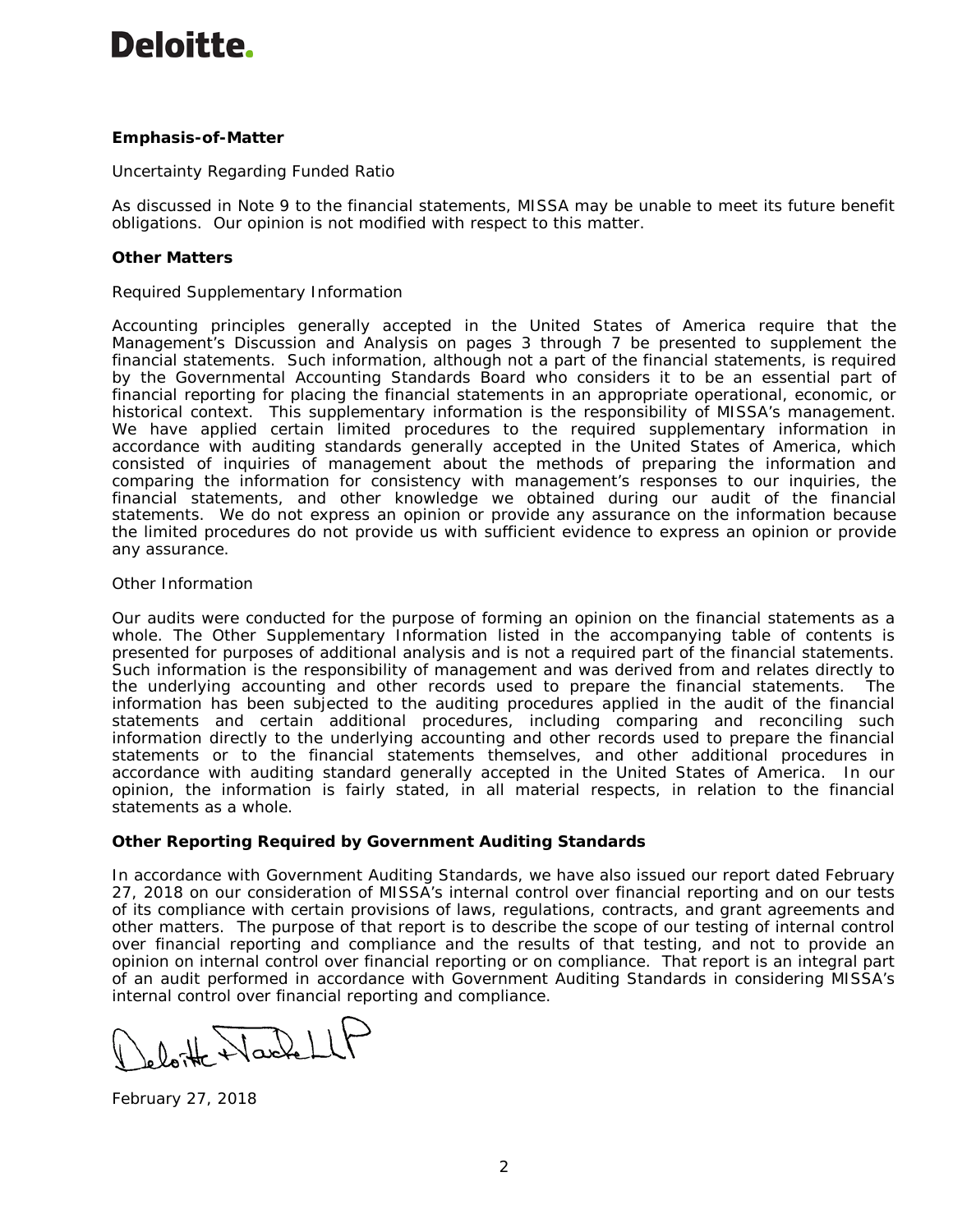Management's Discussion and Analysis Years Ended September 30, 2017 and 2016

The following Management's Discussion and Analysis (MD&A) of the Marshall Islands Social Security Administration's (MISSA) financial performance provides an overview to the financial statements of MISSA for the fiscal years ended September 30, 2017 and 2016. Since the MD&A is designed to focus on current activities, resulting changes and current known facts, we encourage the readers to consider it in conjunction with the audited financial statements, which follow this section.

# **REQUIRED FINANCIAL STATEMENTS**

MISSA, a component unit of the Republic of the Marshall Islands (RepMar), prepares its financial statements on the accrual basis in accordance with generally accepted accounting principles promulgated by the Governmental Accounting Standards Board (GASB). The Statements of Fiduciary Net Position reflect all of MISSA's assets and liabilities and provide information on the nature and amount of investments available to ensure payment of retirement, survivor, disability and lump sum benefits. All additions to and deductions from net position held in trust for retirement, disability, survivor and lump sum benefits are accounted for in the Statements of Changes in Fiduciary Net Position. This statement measures MISSA's performance over the past year in increasing or decreasing the net position available for future benefits.

# **FINANCIAL ANALYSIS OF MISSA**

The Statements of Net Position on page 8 and the Statements of Changes in Fiduciary Net Position on page 9 provide an indication of MISSA's financial condition. While these statements measure the value of MISSA's net position and the changes to them, another important factor to consider in determining the financial health of MISSA is its actuarial funded status.

On February 28, 2017, Bill No. 75ND2 (P.L. 2017-30) was passed by the Nitijela of the Marshall Islands. This was subsequently certified by the Speaker on March 9, 2017, the effective date of the new law. As projected, the MISSA reform law impacted significantly the operations of the Administration, more particularly on its cash flow. With contributions increasing by \$3.101 million (or 20.36%) from last fiscal year and the RMI Government's cash subsidy of \$3.3 million for FY 2017 being released on time, MISSA was able to meet its benefit payments and administrative expenses without interruption, with only \$1 million being drawn down from its investments during the fiscal year. In FYs 2016 and 2015, MISSA has withdrawn \$6.8 million and \$4.5 million, respectively. The last investment drawdown of \$1 million was made in November 2016.

MISSA's investments, both locally and overseas, performed exceptionally well. As of September 30, 2017, the market value of the Administration's offshore investments increased by \$5.33 million and totaled \$53.6 million, with all asset classes combined yielding 11.05% return. Likewise, MISSA's equity investment with Marshall Islands Holdings, Inc. (MIHI), the holding company of the Bank of the Marshall Islands (BOMI) increased by \$1.4 million. Further, \$459,963 was received by MISSA as cash dividends for CY 2017 from MIHI/BOMI.

The latest actuarial valuation report indicated an unfunded Actuarial Accrued Liability (AAL) of \$384 million or 84% as of October 1, 2014. It has increased by \$119 million when compared with the \$250.6 million unfunded AAL as of October 1, 2013. Another actuarial valuation (as of October 1, 2017) is in progress. With certain assumptions being changed to show more realistic figures, MISSA is now more confident that its funded status will significantly improve both in the short and long-terms.

As of September 30, 2017, MISSA's total net position held in reserve for future benefits amounted to \$72.71 million. MISSA has no debt and did not have material activity in its capital assets. Please refer to notes to financial statements for additional information concerning these matters.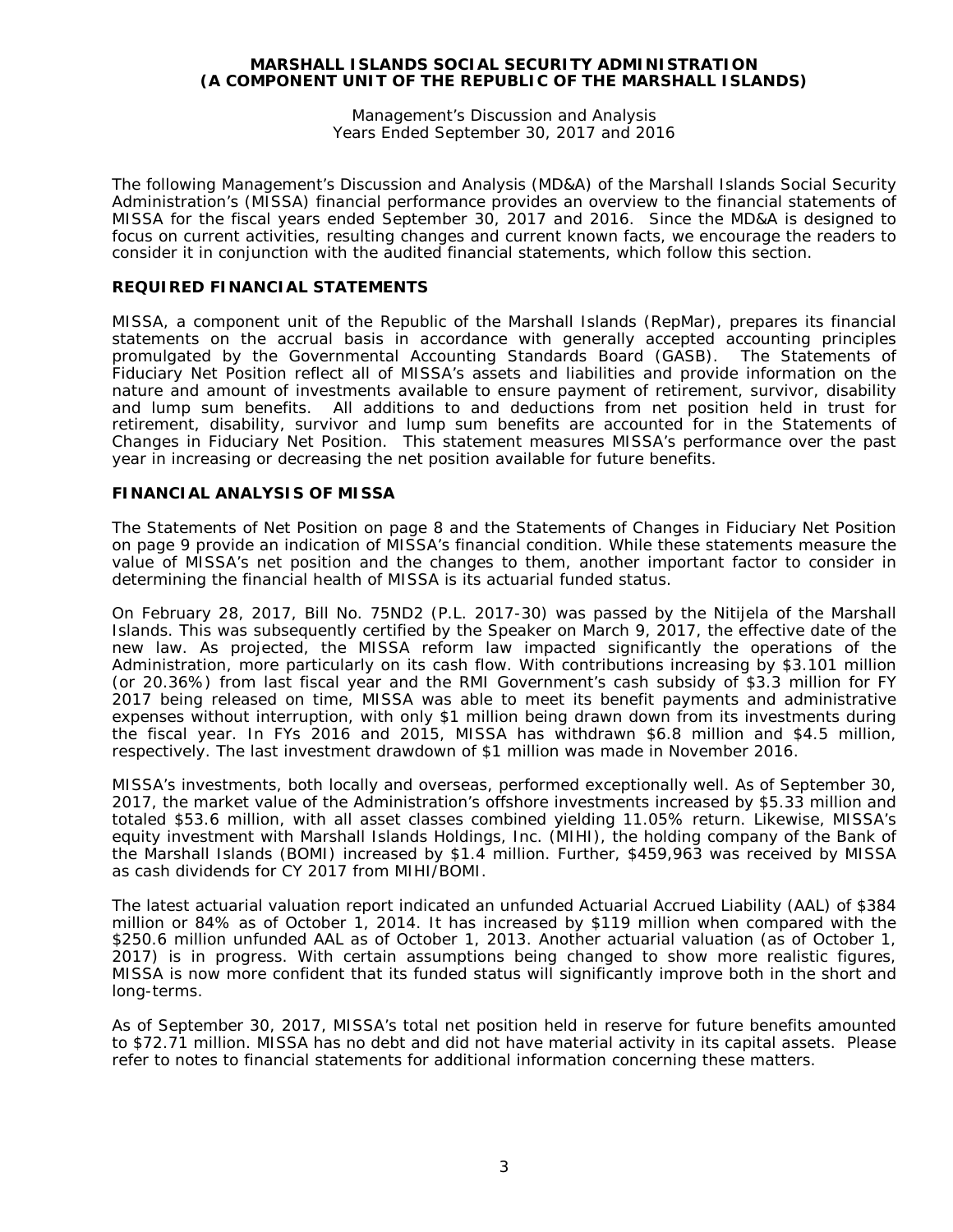Management's Discussion and Analysis Years Ended September 30, 2017 and 2016

A summary of MISSA's Statements of Fiduciary Net Position as of September 30, 2017, 2016 and 2015 is presented below:

| <b>ASSETS</b>                                  | 2017         | 2016          | 2015          |
|------------------------------------------------|--------------|---------------|---------------|
| Cash and cash equivalents<br>Receivables, net: | \$1,363,901  | \$<br>970,364 | \$<br>772,855 |
| Contributions                                  | 2,932,912    | 1,951,979     | 1,784,736     |
| Other                                          | 806,654      | 793,487       | 678,480       |
| Investments:                                   |              |               |               |
| Cash Management                                | 76,368       | 276,230       | 53,257        |
| <b>Stocks</b>                                  | 23,217,668   | 18,832,721    | 18,530,271    |
| Mutual funds                                   | 46,275,398   | 44,715,832    | 47,805,484    |
| Fixed assets, net                              | 40,185       | 65,112        | 72,652        |
| Total assets                                   | 74,713,086   | 67,605,725    | 69,697,735    |
| <b>LIABILITIES</b>                             |              |               |               |
| Accounts payable                               | 135,200      | 80,118        | 82,144        |
| Other liabilities and accruals                 | 70,876       | 76,685        | 136,151       |
| Due to affiliates                              | ,792,429     | 1,839,854     | 2,647,044     |
| <b>Total liabilities</b>                       | 1,998,505    | 1,996,657     | 2,865,339     |
| <b>NET ASSETS</b>                              |              |               |               |
| Held in trust for future benefits              | \$72.714.581 | \$65,609,068  | \$66.832.396  |

A summary of MISSA's Statements of Changes in Fiduciary Net Position for the years ended September 30, 2017, 2016 and 2015 is presented below:

|                                  | 2017         | 2016         | 2015          |
|----------------------------------|--------------|--------------|---------------|
| Additions:                       |              |              |               |
| Contributions                    | \$18,333,207 | \$15,232,081 | \$14,058,434  |
| Net investment income            | 7,211,662    | 4,699,755    | 264.911       |
| RMI Subsidy                      | 3,273,600    |              |               |
| Other                            | 433,646      | 251,037      | 365,149       |
| Total additions                  | 29,252,115   | 20,182,873   | 14,688,494    |
| Deductions:                      |              |              |               |
| Benefit payments                 | 21,189,518   | 20.433.323   | 19,261,636    |
| Administrative                   | 957.084      | 972.878      | 961.119       |
| Total deductions                 | 22,146,602   | 21,406,201   | 20,222,755    |
| Change in fiduciary net position | .105.513     | 223.328)     | \$(5.534.261) |

Management's Discussion and Analysis for the year ended September 30, 2016 is set forth in MISSA's report on the audit of its financial statements dated June 23, 2017. Such Management Discussion and Analysis explains the major factors impacting the fiscal year 2016 financial statements and can be obtained from MISSA's Administrator via the contact information on page 7.

#### **Additions:**

Like in previous years, the RMI Government has consistently paid its bi-weekly remittances on time, which comprised 30.5% of total contributions. As a result of the 1% increase in the Retirement Fund rate and increase in the cap on taxable wages from \$5,000 to \$10,000 per quarter effective, March 9, 2017, contributions have increased from \$15,232,081 in fiscal year 2016 to \$18,333,207 the following fiscal year.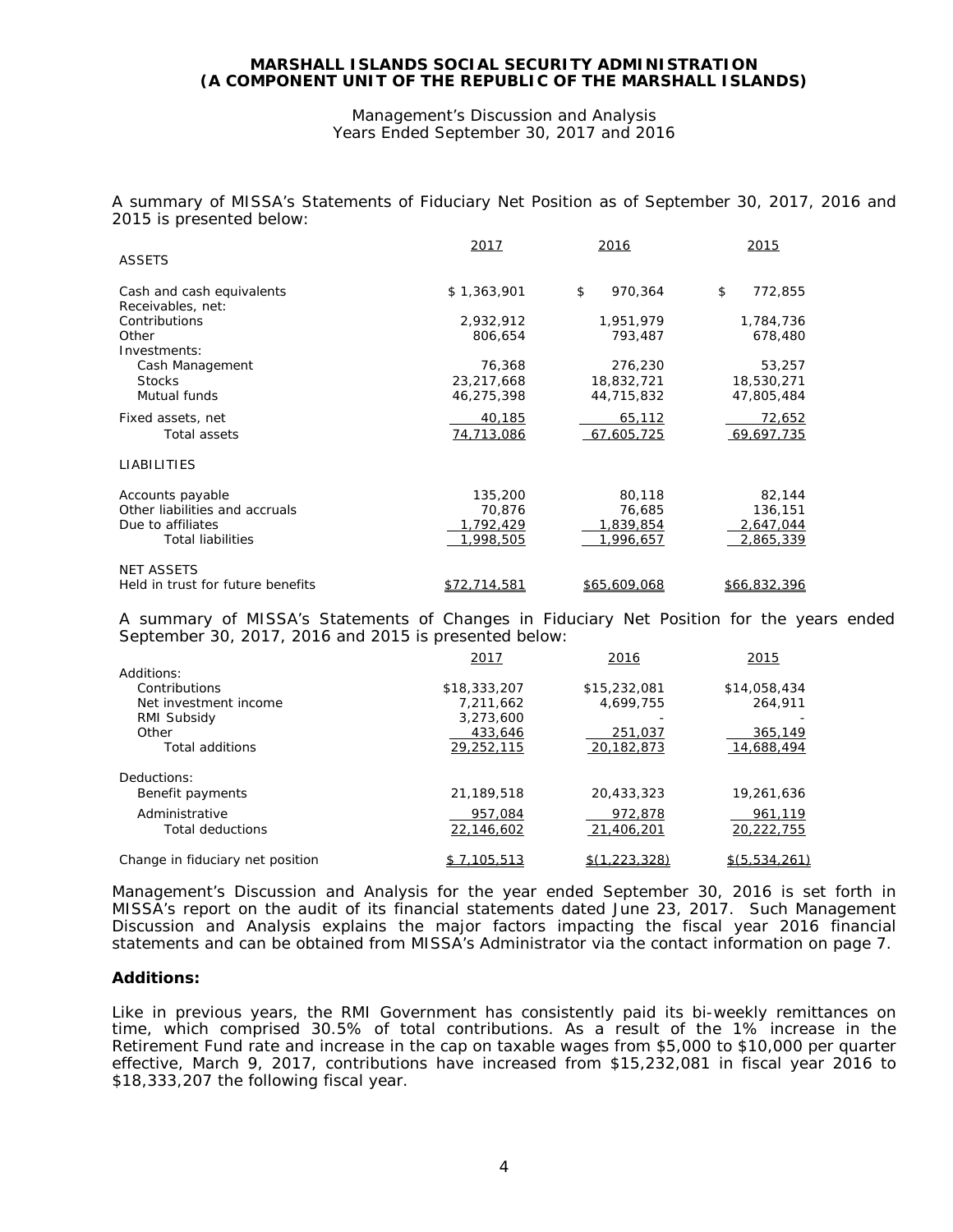Management's Discussion and Analysis Years Ended September 30, 2017 and 2016

The following table presents MISSA's investment allocations as of September 30, 2017 with comparative figures in 2016.

|                           | As of September 30, 2017 |               |                             | As of September 30, 2016    |        |          |                             |                             |
|---------------------------|--------------------------|---------------|-----------------------------|-----------------------------|--------|----------|-----------------------------|-----------------------------|
| <b>Investment Type</b>    | Weight                   | <b>Target</b> | Market<br>Value<br>(\$7000) | Target<br>Value<br>(\$7000) | Weight | Target   | Market<br>Value<br>(\$7000) | Target<br>Value<br>(\$7000) |
| Small Cap                 | 5.29%                    | 4.80%         | \$2,833                     | \$2,572                     | 4.22%  | 2.40%    | \$2,077                     | \$1,182                     |
| Small Cap Value           | 7.77%                    | 7.50%         | 4,162                       | 4,019                       | 5.54%  | 3.75%    | 2,727                       | 1,847                       |
| Large Cap Growth          | 3.66%                    | 3.30%         | 1,959                       | 1.768                       | 0.00%  | $0.00\%$ | $\Omega$                    | <sup>0</sup>                |
| Large Cap                 | 5.90%                    | 5.40%         | 3,163                       | 2,893                       | 5.33%  | 3.45%    | 2,626                       | 1,700                       |
| Large Cap Value           | 8.66%                    | 8.40%         | 4,642                       | 4,501                       | 5.78%  | 3.90%    | 2,846                       | 1,921                       |
| Int'l Small Cap           | 4.88%                    | 4.50%         | 2,617                       | 2,411                       | 3.54%  | 2.25%    | 1,744                       | 1,109                       |
| Int'l Small Cap Value     | 5.86%                    | 5.40%         | 3,138                       | 2,893                       | 4.32%  | 2.70%    | 2,130                       | 1,330                       |
| Int'l Large Cap           | 0.78%                    | 4.50%         | 417                         | 2,411                       | 3.68%  | 2.25%    | 1.813                       | 1,109                       |
| Int'l Large Cap Value     | 5.64%                    | 5.40%         | 3,021                       | 2,893                       | 3.61%  | 2.70%    | 1.780                       | 1,330                       |
| <b>Emerging Markets</b>   | 4.55%                    | 4.20%         | 2,439                       | 2,251                       | 3.20%  | 2.10%    | 1,574                       | 1,035                       |
| Domestic Real Estate      | 3.16%                    | 3.30%         | 1.691                       | 1.768                       | 3.35%  | 2.25%    | 1.649                       | 1,109                       |
| International Real Estate | 3.30%                    | 3.30%         | 1,770                       | 1.768                       | 3.30%  | 2.25%    | 1,627                       | 1,109                       |
| <b>Bonds</b>              | 40.41%                   | 40.00%        | 21,653                      | 21,433                      | 53.58% | 69.90%   | 23,398                      | 34,437                      |
| Cash and Equivalents      | 0.14%                    | $0.00\%$      | 76g                         | $\Omega$                    | 0.55%  | 0.10%    | 276                         | 49                          |
| <b>TOTAL</b>              | 100%                     | 100%          | \$53,581                    | \$53,581                    | 100%   | 100%     | \$49,267                    | \$49,267                    |

The above allocations are based on the latest investment policy statement adopted by the Board of Directors on August 18, 2016 wherein MISSA's total investment portfolio requires an allocation of 60% for equities and 40% for bonds. Eight months earlier, the Board, upon the recommendation of MISSA's Fund Manager, approved a temporary asset allocation of 30% global equity and 70% fixed income ratio in order to reduce portfolio risk caused by the continuous investment withdrawals by MISSA.

With the exception of MISSA's investment in the Marshall Islands Holdings, Inc. (MIHI) and Marshall Islands Service Corporation (MISCo), all investments are limited to no-load mutual funds, unit investment trusts, Exchange Trade Funds, close-end mutual funds, and other diversified marketable securities.

For the year ended September 30, 2017, the fair market value of MISSA's investments in the U.S. and international markets increased by \$5.33 million and totaled \$53,581,753 due to the positive performance of all asset classes in MISSA's portfolio. Likewise, investment drawdown was brought down to just \$1 million, compared with the \$6.8 million and \$4.5 million withdrawals in FYs 2016 and 2015, respectively. A total of \$1.55 million in dividends and interest payments were received and subsequently reinvested. Investment management fees have decreased by 3.40% from \$131,161 in 2016 to \$126,704 in 2017.

MISSA presently holds a 38% interest in MIHI, a local holding company incorporated on February 27, 2013. On October 31, 2013, MIHI acquired all of the outstanding common stock of Bank of the Marshall Islands (BOMI). Prior to MIHI's acquisition of BOMI, MISSA owns 65,417 shares of stocks of BOMI valued at \$10,959,846. On April 30, 2014, MISSA received additional 69 shares from MIHI, increasing the Administration's shares to 65,486. As of September 30, 2017, MISSA's interest at MIHI increased in value by \$1.43 million representing BOMI's fiscal year equity earnings. Annual dividend payments of \$459,963 and \$458,902 were received from MIHI in December 2017 for calendar year 2016 and in December 2016 for calendar year 2015, respectively. As of September 30, 2017 and 2016, the shares at MIHI and BOMI were valued at \$15.96 million and \$14.53 million, respectively. Furthermore, MISSA holds 3,000 shares of stocks at \$10.00 par value from MISCo.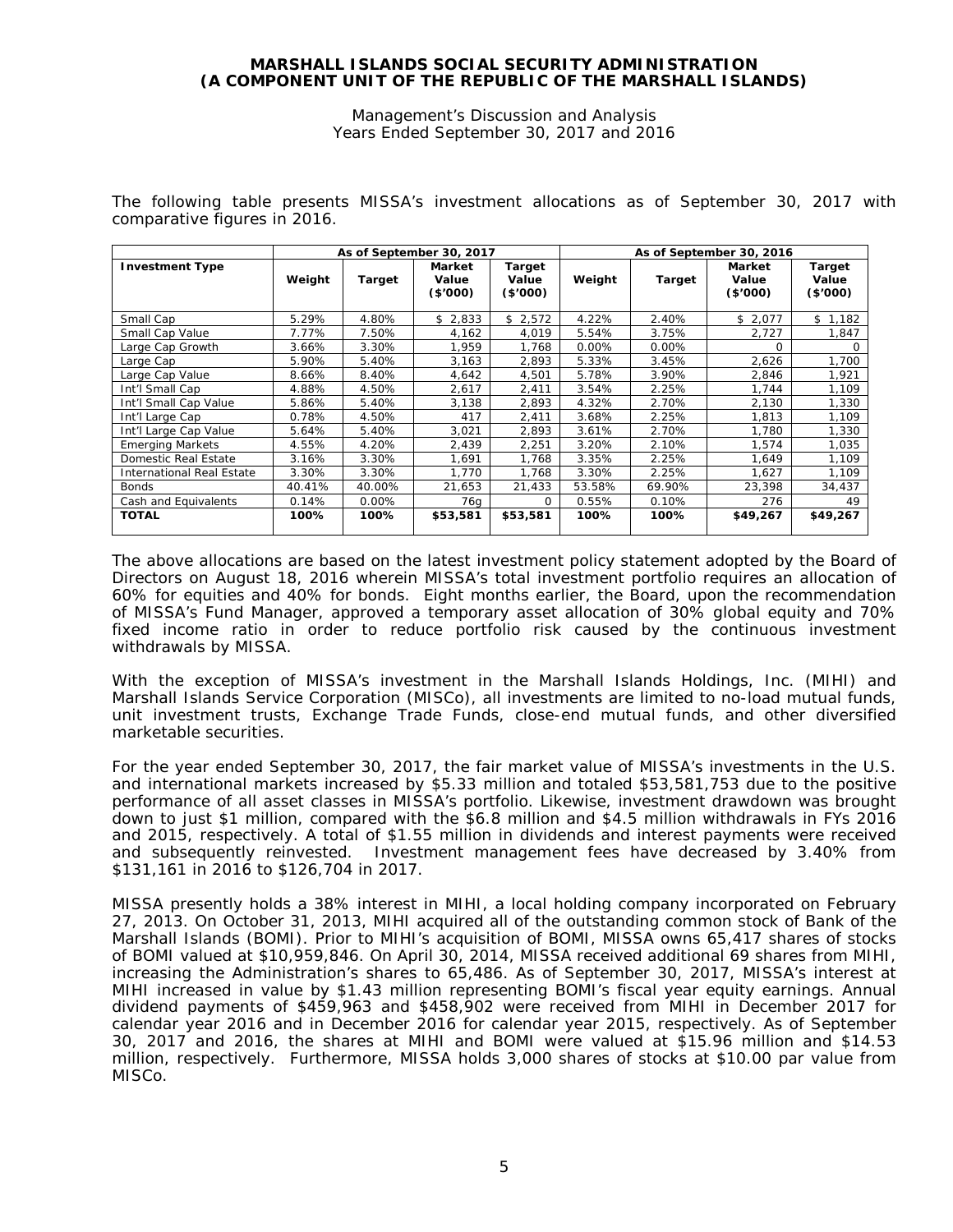Management's Discussion and Analysis Years Ended September 30, 2017 and 2016

# **Deductions:**

Deductions represent benefit payments and administrative expenses. For the year ended September 30, 2017, total deductions amounted to \$22.15 million, which is 3.45% higher than the \$21.41 million paid in the previous year. Despite the benefit reduction brought about by the new MISSA law, benefit payments for fiscal year 2017 increased by 3.72% to a total of \$21.19 million as compared to \$20.43 million paid in fiscal year 2016, due to new retirees in FY 2017. Administrative expenses were maintained within the budgetary limit. For the years ended September 30, 2017 and 2016, MISSA's administrative expenses totaled \$957,084 and \$972,878, respectively. These amounts represent 5.14% and 6.56% of total contributions generated during these respective years. As mandated by the Social Security Act of 1990, MISSA's administrative expenses have an allowable ceiling of as much as 20% of total revenues for any given year.

# **MISSA'S FUTURE INITIATIVES AND ECONOMIC OUTLOOK**

With the reform law taking effect starting March 9, 2017, MISSA is now looking forward to continuing its collaboration with the RMI Government and seeking further options to narrow down the gap between contributions and benefits.

MISSA has reiterated many times that the new law is only aimed at addressing the short and medium term cash flow of the Administration and does not guarantee a long-term solution to the Fund's financial viability. Without further changes to the new system, the Administration will eventually end up with another shortfall in the very near future and continue to dip into its investments. The Government's subsidy of \$3 million to \$4 million a year will not be enough because contributions are expected to remain flat in the coming years while benefits are expected to increase by at least \$1 million annually. A five year cash projection of MISSA revealed that the Administration will need at least \$24 million from the Government to remain with a positive cash flow if no further reforms to the new system is implemented.

MISSA has started to focus on new option plans to be presented to the revamped MISSA Board of Directors and Nitijela for further legislation. Upon request of MISSA management, Wilshire Associates (MISSA's consultant and actuary) has completed an Experience Study to compare the turnover, retirement and mortality assumptions used in the October 1, 2014 valuation with actual plan experience from 2011 through 2016.

The results revealed that the actual mortality rates overall is materially greater than the assumed rates used in the 2014 valuation. This is an indication that it is prudent to use higher expected mortality rates when calculating the actuarial liability to better reflect actuarial mortality experience for the population. Holding everything else constant, increasing the mortality rates will lower the calculated liability and decrease the life expectancy to better match actual island mortality (71.3 years for males and 72.5 years for females based on the 2011 RMI census). The recommended mortality rates will be used in the ongoing actuarial valuation being conducted for MISSA (as of October 1, 2017).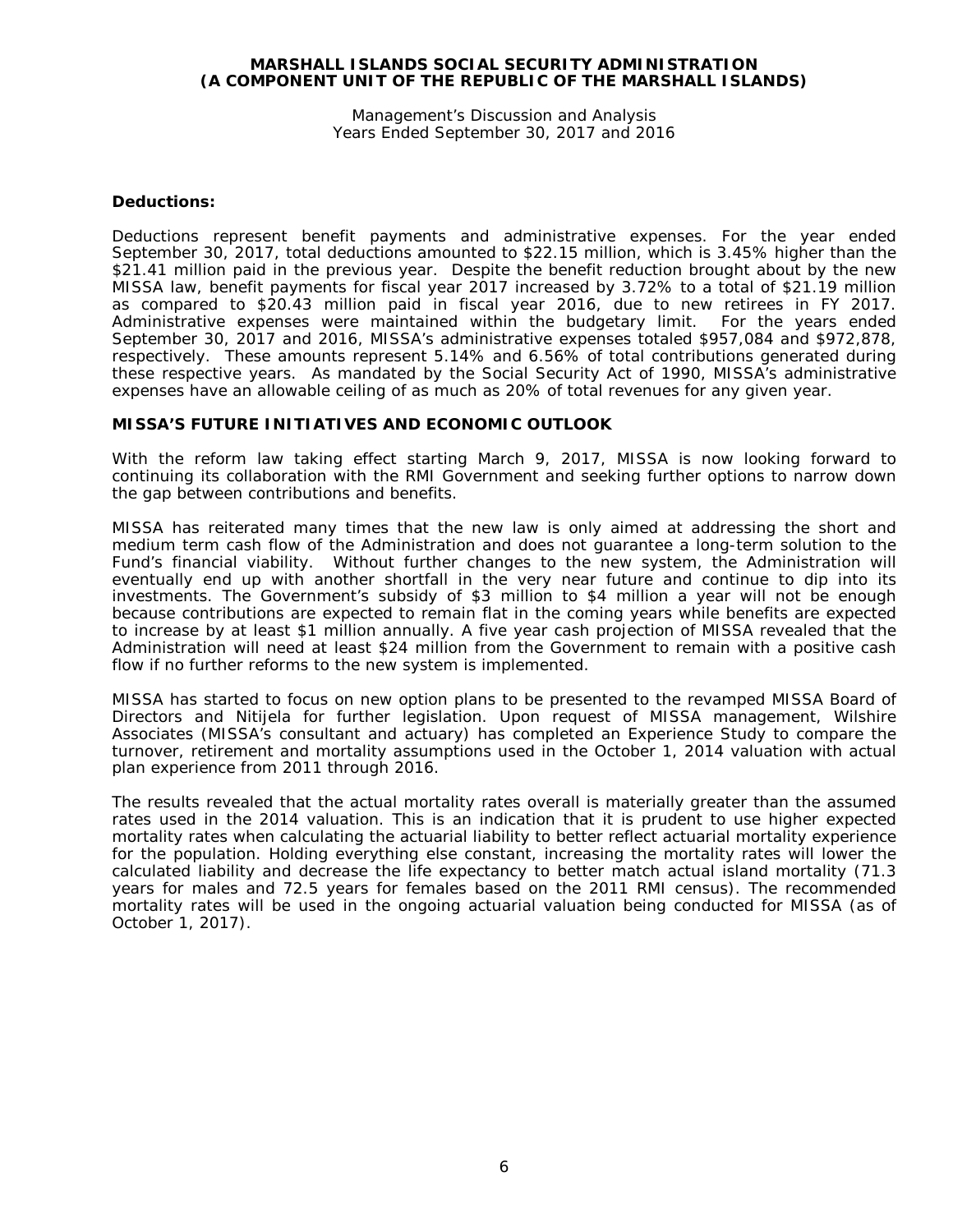# Management's Discussion and Analysis Years Ended September 30, 2017 and 2016

Wilshire also noted material differences between the assumed and actual turnover rates for noncitizens and recommended to increase the turnover assumption for years 1, 2 and 4, and decrease year 3 as follows:

| Years of<br>Service | Assumed<br>Turnover<br>Rates | Proposed<br>Turnover<br>Rates |
|---------------------|------------------------------|-------------------------------|
|                     | 5%                           | 30%                           |
| 2                   | 5%                           | 25%                           |
|                     | 80%                          | 25%                           |
|                     | 5%                           | 15%                           |
|                     | 5%                           | 5%                            |

The net change of these assumptions will decrease the liability value.

Further, MISSA is also considering doing a comprehensive review of the following areas:

- \* Survivor benefits;
- \* Increase in minimum quarterly earnings for inclusion in the Social Security program to \$750;
- \* Change in the requirements to be considered fully eligible;
- \* Increase in the number of minimum number of quarters required from 12 to 20 quarters;
- \* Increase in the number of quarters required from 38 to 50 quarters.

The Administration is also studying the establishment of a maximum lifetime benefit for those who have received multiple times what they have put into the system. This was based on the actuary's report that about 90% of present beneficiaries have received more than what they have contributed in their lifetime. Another option being considered in the past is the conversion of the present defined benefit plan to a defined contribution scheme or a combination of both (also called a hybrid plan).

We will also reflect on the option of amending the provision on non-citizen beneficiaries overseas who currently are required to report to MISSA every six months in order to continue receiving their benefits. Under existing law, "unless modified by a totalization agreement, no more than 6 months of benefit payments shall be paid to any beneficiary who is not a citizen of the Marshall Islands, Republic of Palau, Federated States of Micronesia and the United States of America, while the beneficiary has been outside the country." A lump-sum option is now being considered.

The recent appointment of a new set of MISSA Directors that included three members of the Nitijela is expected to bring the Administration's voice closer to our legislators. It is always MISSA's desire to reach for long-term solutions to prevent further depletion of the Retirement Fund and the best recourse is to correct certain flaws in the system, more particularly on benefits. Even with continuous government appropriations in the coming years, it is still imminent that the Fund will be depleted by constant investment withdrawals.

# **CONTACTING MISSA'S FINANCIAL MANAGEMENT**

This financial report is designed to provide our beneficiaries and others a general overview of MISSA's finances and to demonstrate its accountability for the money it collects. If you have questions about this report or need additional financial information, contact the Administrator, P.O. Box 175, Majuro, MH 96960 or via email at [ms.saaneaho@ntamar.net.](mailto:ms.saaneaho@ntamar.net)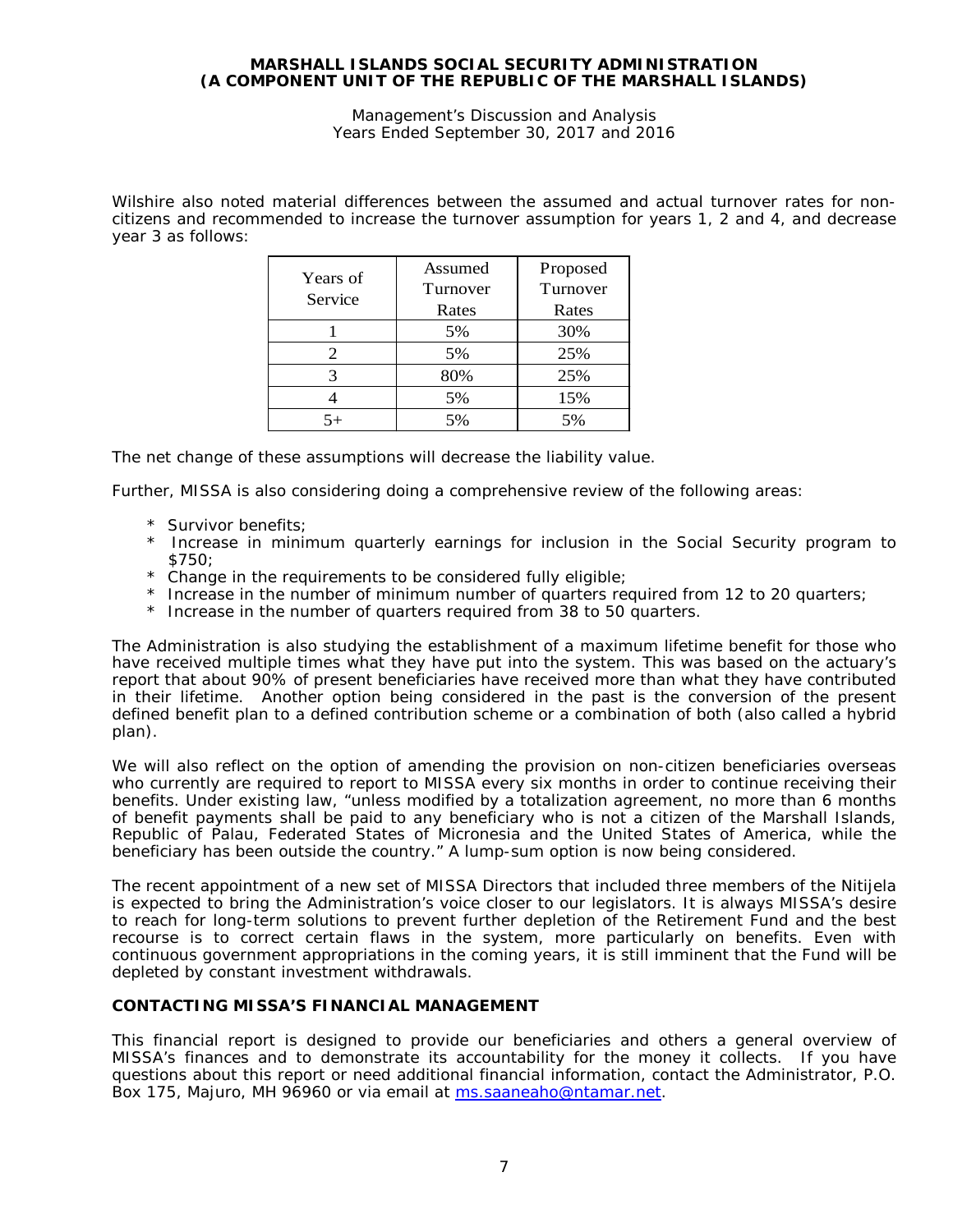# Statements of Fiduciary Net Position September 30, 2017 and 2016

|                                                                                                    | 2017                                        | 2016                                       |
|----------------------------------------------------------------------------------------------------|---------------------------------------------|--------------------------------------------|
| <b>ASSETS</b>                                                                                      |                                             |                                            |
| Cash                                                                                               | \$<br>1,363,901                             | 970,364<br>\$                              |
| Receivables, net:<br>Contributions<br>Other                                                        | 2,932,912<br>806,654                        | 1,951,979<br>793,487                       |
| Total receivables, net                                                                             | 3,739,566                                   | 2,745,466                                  |
| Investments:<br>Cash management<br><b>Stocks</b><br>Mutual funds                                   | 76,368<br>23,217,668<br>46,275,398          | 276,230<br>18,832,721<br>44,715,832        |
| <b>Total investments</b>                                                                           | 69,569,434                                  | 63,824,783                                 |
| Capital assets, net                                                                                | 40,185                                      | 65,112                                     |
| <b>Total assets</b>                                                                                | 74,713,086                                  | 67,605,725                                 |
| <b>LIABILITIES</b>                                                                                 |                                             |                                            |
| Accounts payable<br>Other liabilities and accruals<br>Due to affiliate<br><b>Total liabilities</b> | 135,200<br>70,876<br>1,792,429<br>1,998,505 | 80,118<br>76,685<br>1,839,854<br>1,996,657 |
| Contingencies                                                                                      |                                             |                                            |
| <b>NET POSITION</b>                                                                                |                                             |                                            |
| Held in trust for retirement, disability and survivors' benefits                                   | 72,714,581<br>\$                            | 65,609,068<br>\$                           |

See accompanying notes to financial statements.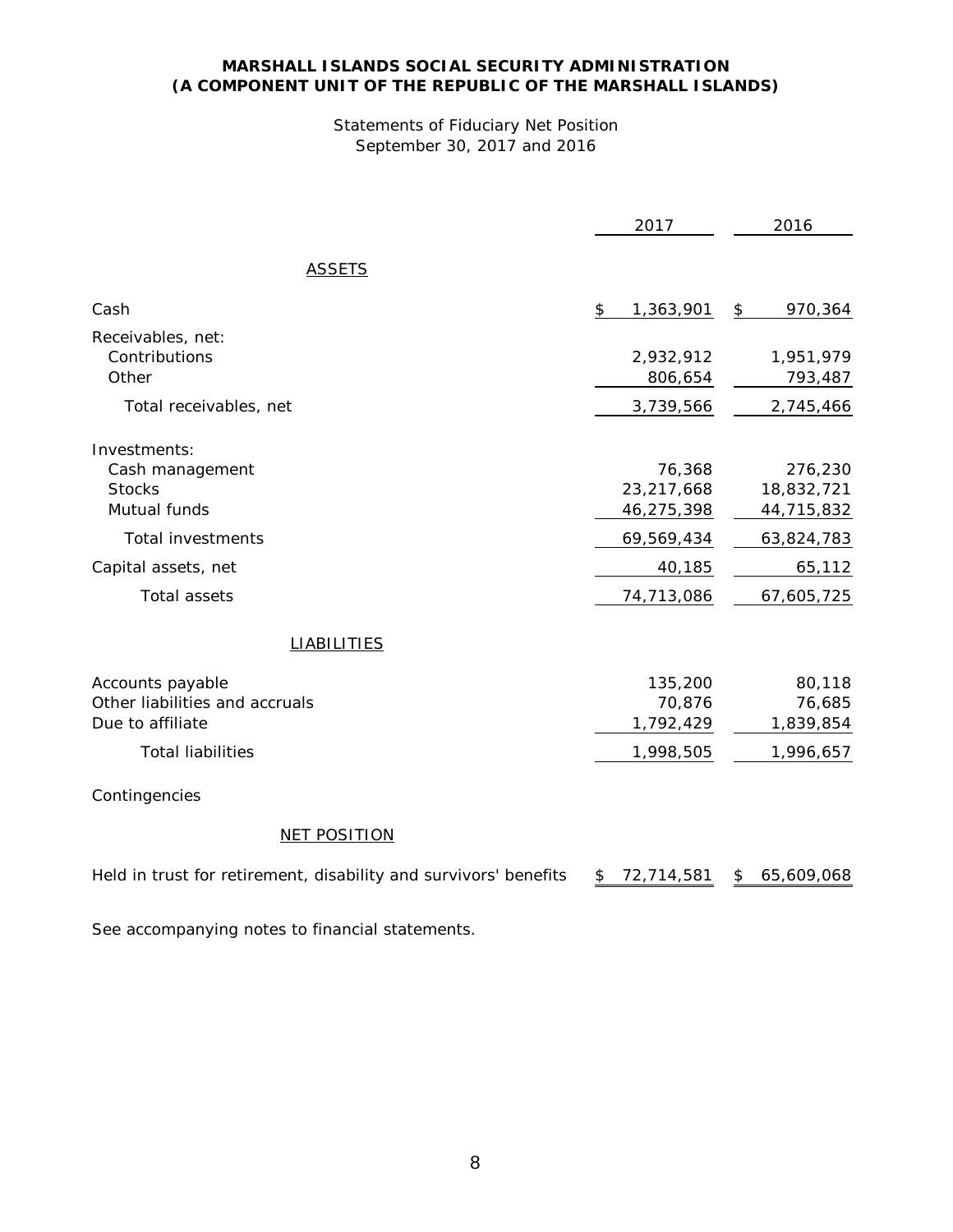# Statements of Changes in Fiduciary Net Position Years Ended September 30, 2017 and 2016

|                                                                                                   | 2017                                          | 2016                                          |
|---------------------------------------------------------------------------------------------------|-----------------------------------------------|-----------------------------------------------|
| Additions:<br>Contributions:                                                                      |                                               |                                               |
| Private employees<br>Government employees<br>Penalties and interest                               | \$<br>11,935,756<br>5,840,515<br>853,957      | 9,593,133<br>\$<br>4,519,820<br>721,491       |
| Total contributions<br>Add recovery from (allowance for) doubtful accounts                        | 18,630,228<br>(297, 021)                      | 14,834,444<br>397,637                         |
| Net contributions income                                                                          | 18,333,207                                    | 15,232,081                                    |
| Investment income:<br>Net change in the fair value of investments<br><b>Dividends</b><br>Interest | 5,787,469<br>1,546,537<br>4,360               | 3,267,199<br>1,560,416<br>3,301               |
| Total investment income<br>Less investment expense:<br>Investment management and custodial fees   | 7,338,366<br>126,704                          | 4,830,916<br>131,161                          |
| Net investment income                                                                             | 7,211,662                                     | 4,699,755                                     |
| Other additions                                                                                   | 433,646                                       | 251,037                                       |
| RepMar subsidy                                                                                    | 3,273,600                                     |                                               |
| Total additions                                                                                   | 29,252,115                                    | 20,182,873                                    |
| Deductions:<br>Benefit payments:                                                                  |                                               |                                               |
| Retirement<br>Survivors<br>Disability<br>Lump sum                                                 | 13,216,250<br>6,897,351<br>887,350<br>188,567 | 12,821,783<br>6,574,036<br>831,539<br>205,965 |
| Total benefit payments                                                                            | 21,189,518                                    | 20,433,323                                    |
| Administrative                                                                                    | 957,084                                       | 972,878                                       |
| <b>Total deductions</b>                                                                           | 22,146,602                                    | 21,406,201                                    |
| Change in net position                                                                            | 7,105,513                                     | (1, 223, 328)                                 |
| Net position at beginning of year                                                                 | 65,609,068                                    | 66,832,396                                    |
| Net position at end of year                                                                       | 72,714,581<br>\$                              | 65,609,068<br>\$                              |

See accompanying notes to financial statements.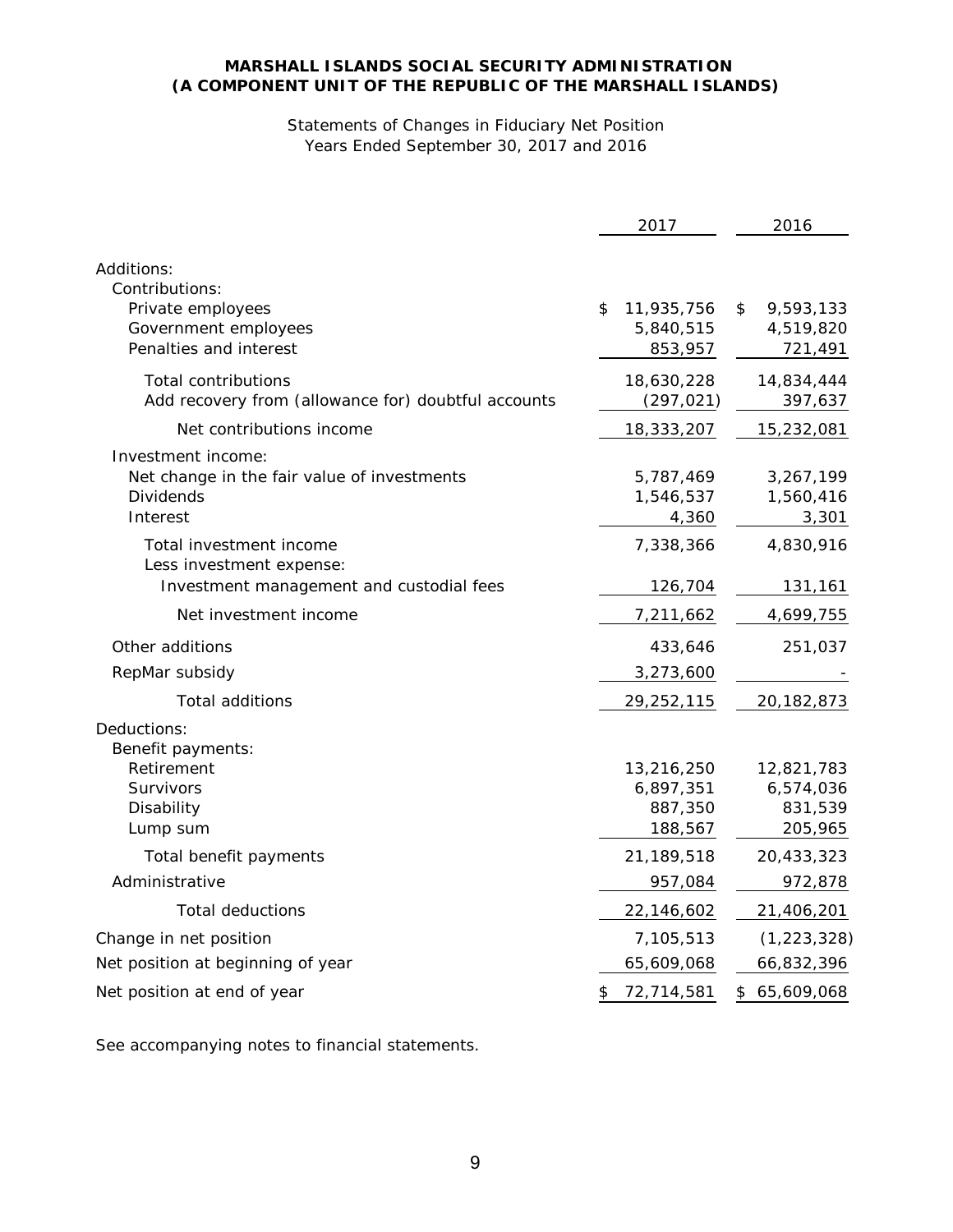Notes to Financial Statements September 30, 2017 and 2016

#### (1) Organization

The Marshall Islands Social Security Administration (MISSA), a component unit of the Republic of the Marshall Islands (RepMar), was established pursuant to RepMar Public Law 1990-75 (the Social Security Act of 1990), as amended. The law repealed the Social Security Act of 1987 and established MISSA to administer the Marshall Islands Social Security Retirement Fund (the Retirement Fund). The Retirement Fund was established to provide a financially sound social security system with pension benefits and early retirement, whereby workers would be ensured a measure of security in their old age and during disability, and whereby surviving spouses and surviving children of deceased workers would be ensured support after the loss of the family's income. Additionally, MISSA is responsible for processing, monitoring and distributing benefit claims under the Prior Service Benefits Program (see note 3). Accordingly, MISSA established the Prior Service Fund to account for activities under this program.

On March 20, 2016, the Cabinet of RepMar established a National Task Force to review the financial status of MISSA and to make recommendations for reform in order to prolong the longevity of the Retirement Fund. On September 29, 2016, the Nitijela enacted RepMar Public Law 2016-26 (the Social Security (Amendment) Act 2016), which implemented reform measures as recommended by the task force with an effective date of January 1, 2017. On February 28, 2017, the Nitijela enacted RepMar Public Law 2017-30 (the Marshall Islands Social Security (Amendment) Act 2017), which further enhanced the reform measures outlined in Public Law 2016-26 and deferred the effective date to March 6, 2017.

MISSA operates under the authority of a seven-member Board of Directors appointed by the Cabinet of RepMar.

# (2) Summary of Significant Accounting Policies

Governmental Accounting Standards Board (GASB) Statement No. 34, *Basic Financial Statements - and Management's Discussion and Analysis - for State and Local Governments*, which was subsequently amended by Statement No. 37, *Basic Financial Statements - and Management's Discussion and Analysis - for State and Local Governments: Omnibus*, GASB Statement No. 38, *Certain Financial Statement Note Disclosures,* and GASB Statement No. 61, *The Financial Reporting Entity: Omnibus – an amendment of GASB Statements No. 14 and No. 34*, establish financial reporting standards for governmental entities, which includes the requirement for MISSA to present Management's Discussion and Analysis (MD&A). The MD&A is considered to be required supplementary information and precedes the basic financial statements. In addition, these statements require that resources be classified for accounting and reporting purposes as held in trust for retirement, disability and survivors' benefits.

Management of MISSA has determined that, per its enabling legislation, the net position of MISSA is to be held in trust for retirement, disability and survivors' benefits.

#### A. Basis of Accounting

MISSA is accounted for as a Fiduciary Fund Type - Private Purpose Trust Fund and prepares its financial statements using the accrual basis of accounting. It recognizes employee and employer contributions as revenues in the quarter employee earnings are paid. Retirement benefits are recognized as expenses when payable. Expenses are recorded when the corresponding liabilities are incurred regardless of when payment is made.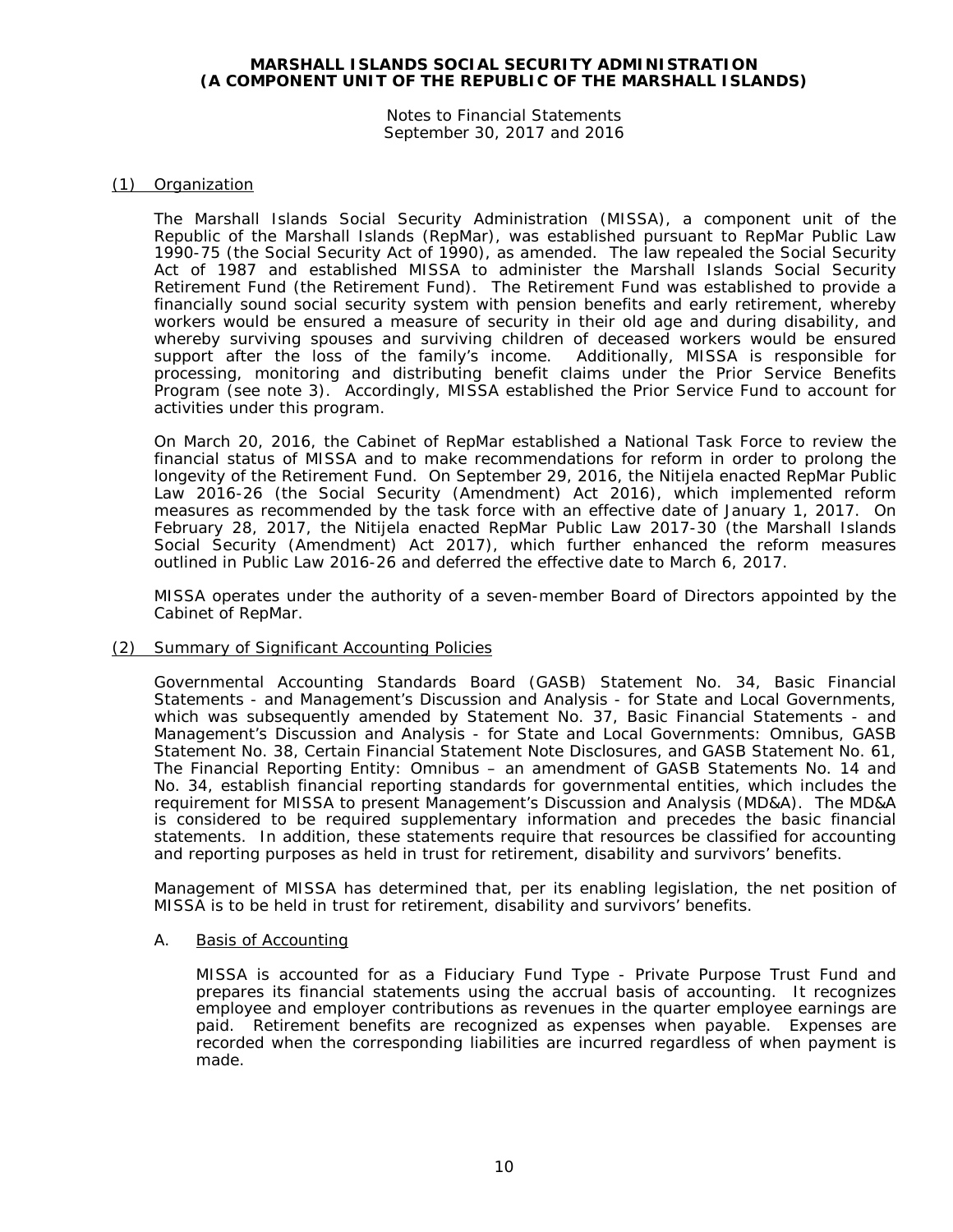Notes to Financial Statements September 30, 2017 and 2016

# (2) Summary of Significant Accounting Policies, Continued

#### B. Future Liabilities and Contributions

No recognition is given in the accompanying financial statements to the present value of the liabilities of prospective benefit payments or the present value of future contributions required from employees or employers.

# C. Cash

For the purposes of the statements of fiduciary net position, cash includes cash on hand and cash in checking and savings accounts.

#### D. Investments

Investments and related investment earnings are reported at fair value. Fair value is the price that would be received to sell an asset or paid to transfer liability (i.e., the exit price) in an orderly transaction between market participants at the date as of which the fair value of an asset or liability is determined.

MISSA categorizes its fair value measurements within the fair value hierarchy established by accounting principles generally accepted in the United States of America (GAAP). The hierarchy is based on the valuation inputs used to measure the fair value of the asset. Level 1 inputs are quoted prices in active markets for identical assets; Level 2 inputs are significant other observable inputs; Level 3 inputs are significant unobservable inputs. The fair value hierarchy gives the highest priority to Level 1 inputs and the lowest priority to Level 3 inputs. In certain instances where the determination of the fair value measurement is based on inputs from different levels of the fair value hierarchy, the level in the fair value hierarchy is based on the lowest level of input that is significant to the fair measurement. Investments not categorized under the fair value hierarchy are shown at either Net Asset Value (NAV) or amortized cost.

Investments of 20% or more of the voting stock of an investee are presumed to give the investor significant influence and are carried using the equity method. Under the equity method, the investor records, as earnings or loss, its proportionate share of the investee's earnings or loss.

#### E. Receivables and the Allowance for Doubtful Accounts

Contributions receivable are due from employers located within the Republic of the Marshall Islands. These receivables are not collateralized and are non-interest bearing.

The allowance for doubtful accounts is stated at an amount which management believes will be adequate to absorb possible losses on accounts receivable that may become uncollectible based on evaluations of the collectability of these accounts. The allowance is established through a provision for bad debts charged to expense.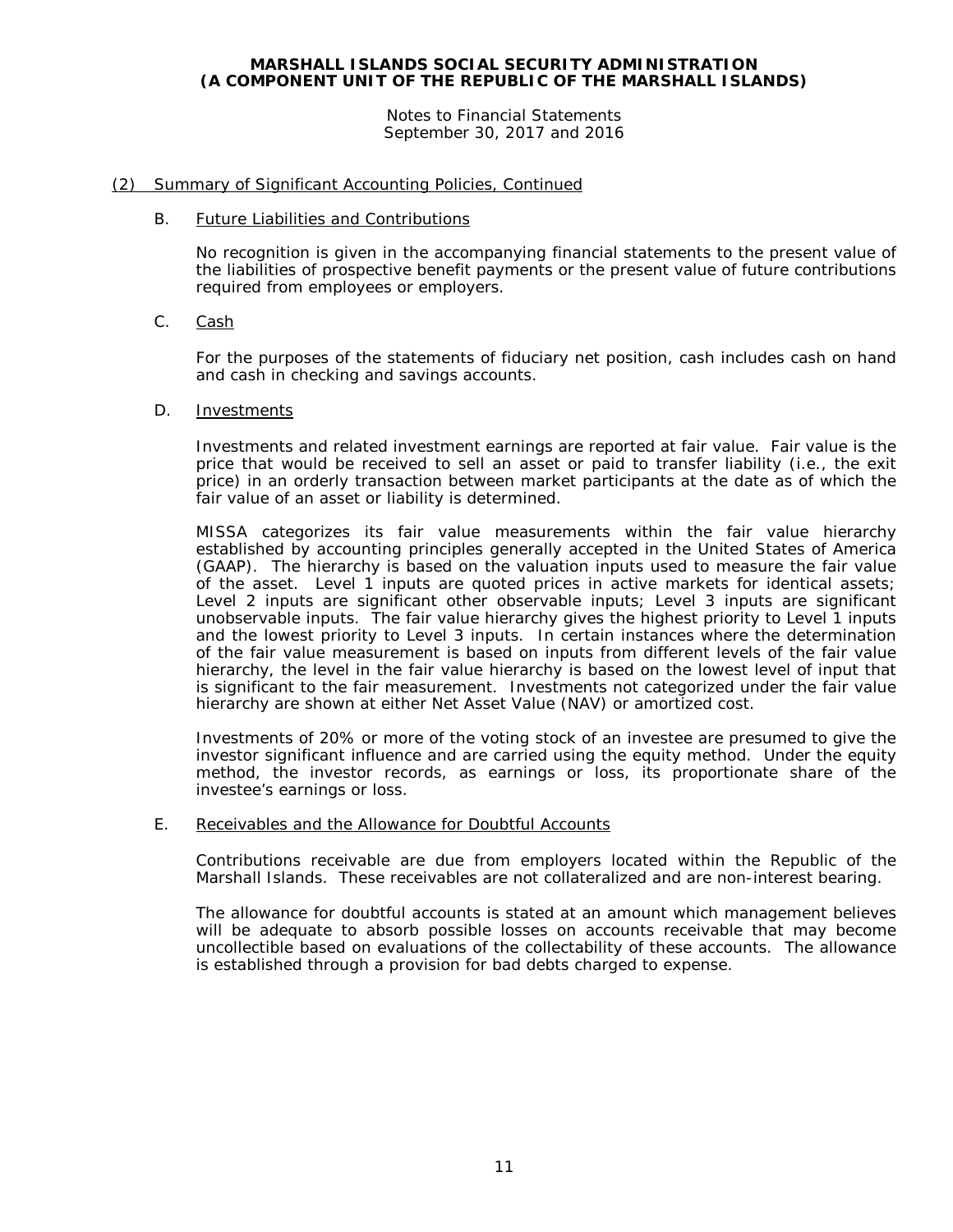Notes to Financial Statements September 30, 2017 and 2016

# (2) Summary of Significant Accounting Policies, Continued

#### F. Fixed Assets

Fixed assets with a cost that equals or exceeds \$200 are generally capitalized at the time of acquisition. Depreciation is provided using the straight-line basis over the estimated useful lives of the respective assets. The estimated useful lives of these assets are as follows:

| Buildings and improvements | 5 - 15 years  |
|----------------------------|---------------|
| Motor vehicles             | $3 - 5$ years |
| Computer equipment         | 3 years       |
| Furniture                  | 5 years       |
| Office equipment           | 3 years       |

#### G. Deferred Outflows of Resources

In addition to assets, the statements of fiduciary net position will sometimes report a separate section for deferred outflows of resources. This separate financial statement element represents a consumption of net position that applies to a future period and so will not be recognized as an outflow of resources (deduction of net position) until then. MISSA has no items that qualify for reporting in this category.

#### H. Compensated Absences

Annual vacation leave is earned by all permanent employees and accumulates at the rate of one working day per bi-weekly pay period. Upon termination, employees are eligible to receive compensation for their accrued annual leave balances. As of September 30, 2017 and 2016, the accumulated annual leave liability amounted to \$31,250 and \$33,381, respectively, and is included in the statements of fiduciary net position within other liabilities and accruals.

No liability is recorded for non-vesting accumulating rights to receive sick pay benefits. The accumulated estimated amount of unused sick leave as of September 30, 2017 and 2016 is \$15,800 and \$18,536, respectively.

# I. Deferred Inflows of Resources

In addition to liabilities, the statements of fiduciary net position will sometimes report a separate section for deferred inflows of resources. This separate financial statement element represents an acquisition of net position that applies to a future period and so will not be recognized as an inflow of resources (additions to net position) until then. MISSA has no items that qualify for reporting in this category.

#### J. Contributions

Contributions to the Retirement Fund are governed by the Social Security Act of 1990, as amended by the Marshall Islands Social Security (Amendment) Act 2017, which imposes a tax on the quarterly income of every employee not currently subject to the United States Social Security System or any other recognized Social Security System. Employees are required to contribute an amount equal to 7% of wages received prior to March 6, 2017 and 8% thereafter. Every employer is required to contribute an amount equal to that contributed by employees.

Maximum quarterly taxable wages are \$5,000 prior to March 6, 2017 and \$10,000 thereafter.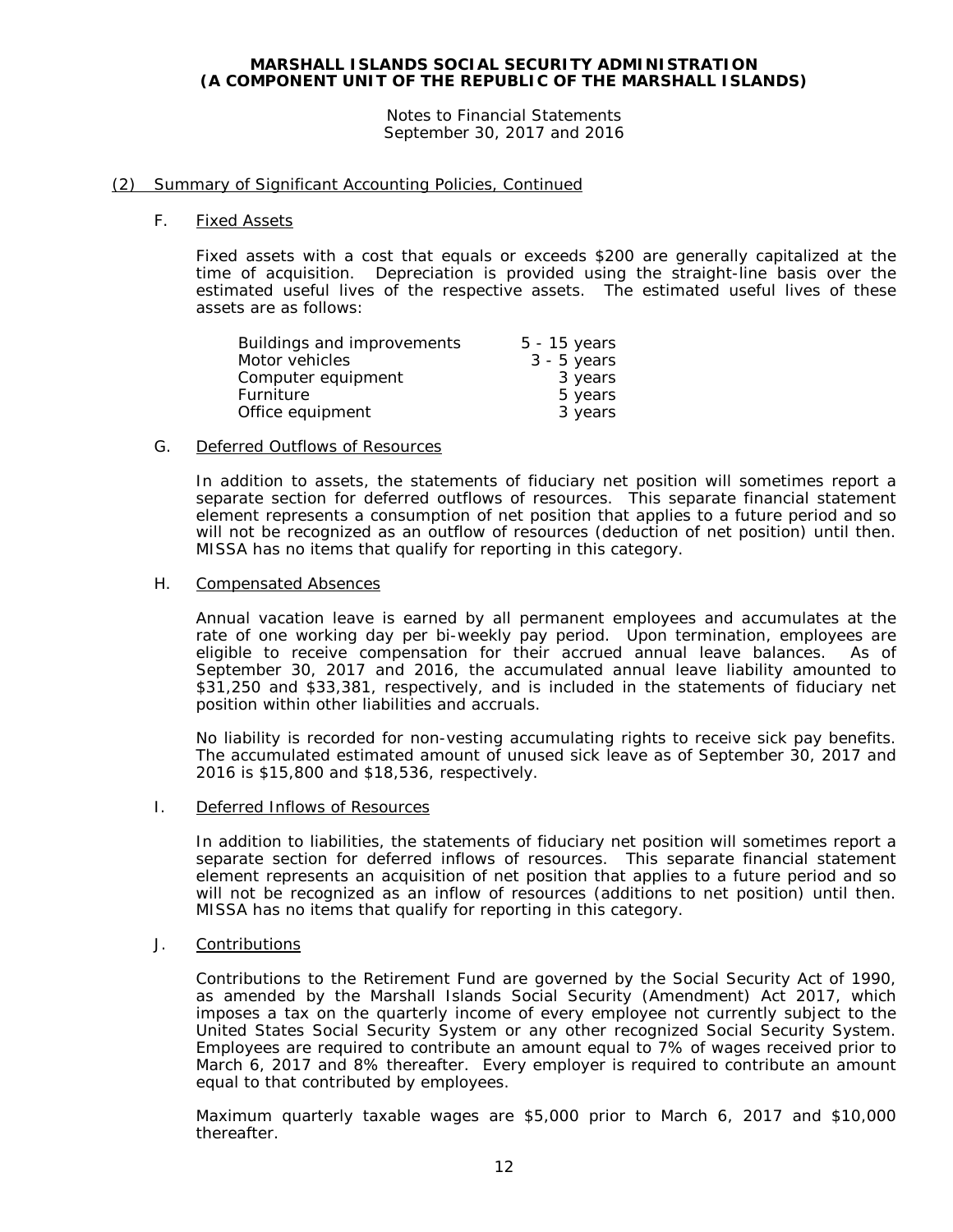Notes to Financial Statements September 30, 2017 and 2016

# (2) Summary of Significant Accounting Policies, Continued

#### K. Benefit Obligations

Retirement benefits are paid to every person who is a service insured or a fully insured individual as defined by the Social Security Act of 1990, as amended, has attained an age of 60 years prior to March 6, 2017 and has filed an application for old age insurance benefits. Thereafter, the old age insurance benefits has been redefined as follows: a fully insured worker who has attained an age of 61 years by March 6, 2017; 62 years by January 1, 2019; 63 years by January 1, 2021; 64 years by January 1, 2023; and 65 years by January 1, 2025 shall be entitled to old age insurance benefits. Effective March 6, 2017, new applications for early or deferred retirement benefits will no longer be allowed.

Benefits are also paid to surviving spouses of deceased workers, subject to eligibility requirements, as long as they do not remarry. Eligible children who are not married and are not working may also receive benefits until age eighteen (18) or up until age twentytwo (22), if in school. Eligible children who become disabled before age twenty-two will continue to receive benefits for the duration of the disability. Disability benefits are paid to qualified workers for the duration of the disability or until retirement or death, at which time retirement or survivor benefits become available.

Effective October 1, 1990, benefits are paid monthly and are computed as follows:

- a) Pension element two percent of index covered earnings, plus;
- b) Social element 14.5% of the first \$11,000 of cumulative covered earnings plus 0.7% of cumulative covered earnings in excess of \$11,000 but not in excess of \$44,000. The \$11,000 and \$44,000 bend points may be increased from time to time by wage index adjustments granted by the Board of MISSA.

The minimum benefit is \$129 per month, effective October 1, 1995.

Effective March 6, 2017, Public Law 2017-30 enacted MISSA to enforce a decrease in monthly benefit payments, which was to be phased in over a period of three years as follows:

| Benefit Range           | Monthly                                              |                         | 2017 |                         | Percent of Reduction in<br>2018 | 2019                       | <b>But Not</b><br>Less Than |  |
|-------------------------|------------------------------------------------------|-------------------------|------|-------------------------|---------------------------------|----------------------------|-----------------------------|--|
| \$301<br>\$401<br>\$501 | $\blacksquare$<br>$\blacksquare$<br>$\blacksquare$   | \$400<br>\$500<br>\$600 |      | 1.67%<br>2.00%<br>2.33% | 3.33%<br>4.00%<br>4.67%         | 5.00%<br>$6.00\%$<br>7.00% | \$300<br>\$380<br>\$470     |  |
| \$601<br>\$701          | $\overline{\phantom{0}}$<br>$\overline{\phantom{a}}$ | \$700<br>\$800          |      | 2.67%<br>$3.00\%$       | 5.33%<br>$6.00\%$               | 8.00%<br>9.00%             | \$558<br>\$644              |  |
| \$801                   |                                                      | $-$ \$1.700             |      | 3.33%                   | 6.67%                           | 10.00%                     | $$728 - $1,440$             |  |

The maximum monthly benefit for retirees prior to March 6, 2017 shall be \$1,600. Thereafter, the maximum monthly benefit shall be \$1,200.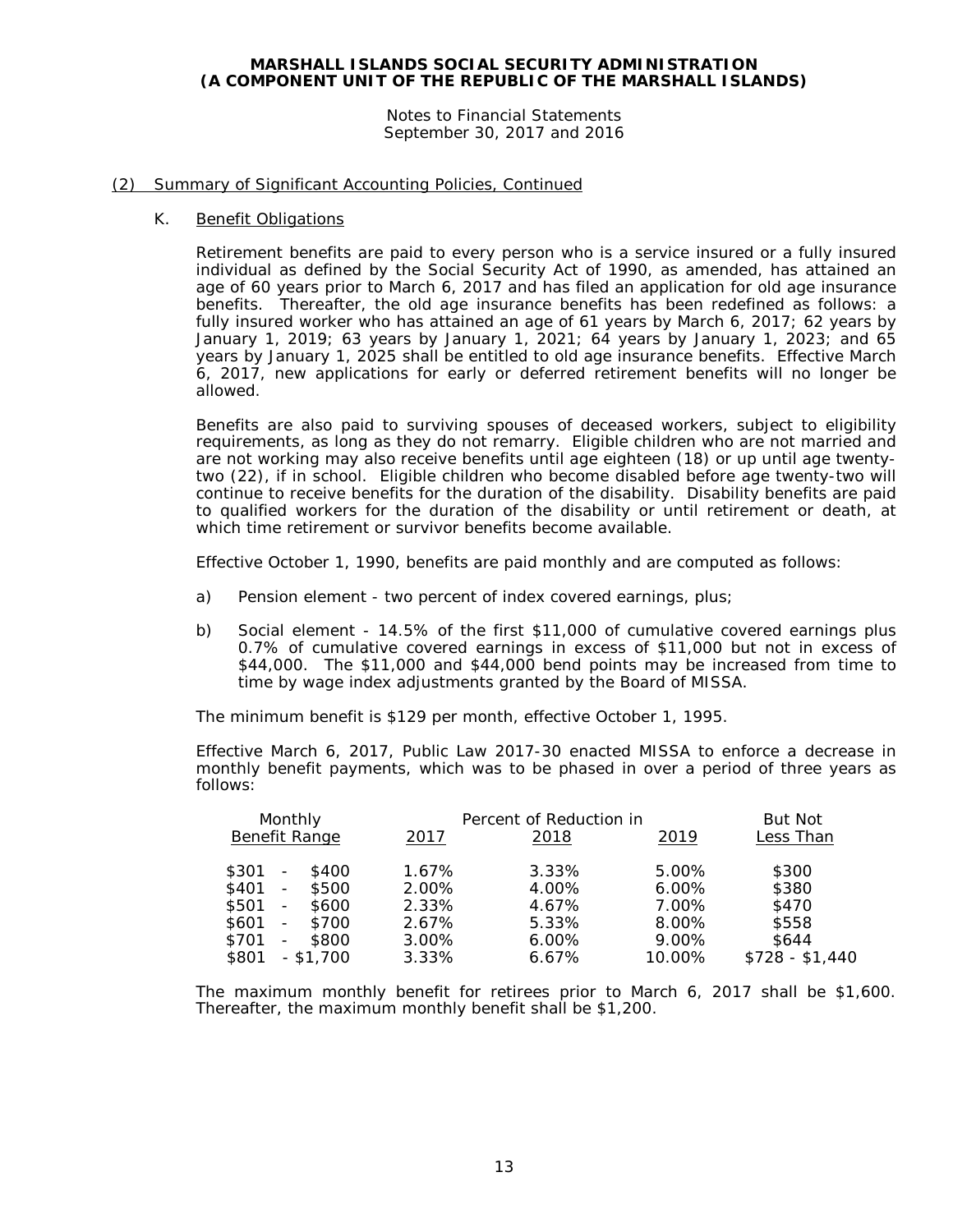Notes to Financial Statements September 30, 2017 and 2016

# (2) Summary of Significant Accounting Policies, Continued

L. New Accounting Standards

During the year ended September 30, 2017, MISSA implemented the following pronouncements:

- GASB Statement No. 73, *Accounting and Financial Reporting for Pensions and Related Assets That Are Not Within the Scope of GASB Statement 68, and Amendments to Certain Provisions of GASB Statements 67 and 68*, which aligns the reporting requirements for pensions and pension plans not covered in GASB Statements 67 and 68 with the reporting requirements in Statement 68.
- GASB Statement No. 74, *Financial Reporting for Postemployment Benefit Plans Other Than Pension Plans*, which replaces Statements No. 43, *Financial Reporting for Postemployment Benefit Plans Other Than Pension Plans, as amended,* and No. 57, *OPEB Measurements by Agent Employers and Agent Multiple-Employer Plans*, and addresses financial reporting requirements for governments whose employees are provided with postemployment benefits other than pensions (other postemployment benefits or OPEB).
- GASB Statement No. 77, *Tax Abatement Disclosures*, which requires governments that enter into tax abatement agreements to disclose certain information about the agreements.
- GASB Statement No. 78, *Pensions Provided through Certain Multiple-Employer Defined Benefit Pension Plans*, which addresses a practice issue regarding the scope and applicability of Statement No. 68, *Accounting and Financial Reporting for Pensions*.
- GASB Statement No. 80, *Blending Requirements for Certain Component Units - an amendment of GASB Statement No. 14*, which improves financial reporting by clarifying the financial statement presentation requirements for certain component units.
- GASB Statement No. 82, *Pension Issues - an amendment of GASB Statements No. 67, No. 68, and No. 73*, which addresses issues regarding (1) the presentation of payroll-related measures in required supplementary information, (2) the selection of assumptions and the treatment of deviations from the guidance in an Actuarial Standard of Practice for financial reporting purposes, and (3) the classification of payments made by employers to satisfy employee (plan member) contribution requirements.

The implementation of these statements did not have a material effect on the accompanying financial statements.

In June 2015, GASB issued Statement No. 75, *Accounting and Financial Reporting for Postemployment Benefits Other Than Pensions*, which replaces the requirements of Statements No. 45, *Accounting and Financial Reporting by Employers for Postemployment Benefits Other Than Pensions*, as amended, and No. 57, *OPEB Measurements by Agent Employers and Agent Multiple-Employer Plans*, and provides guidance on reporting by governments that provide OPEB to their employees and for governments that finance OPEB for employees of other governments. The provisions in Statement No. 75 are effective for fiscal years beginning after June 15, 2017. Management does not believe that the implementation of this statement will have a material effect on the financial statements.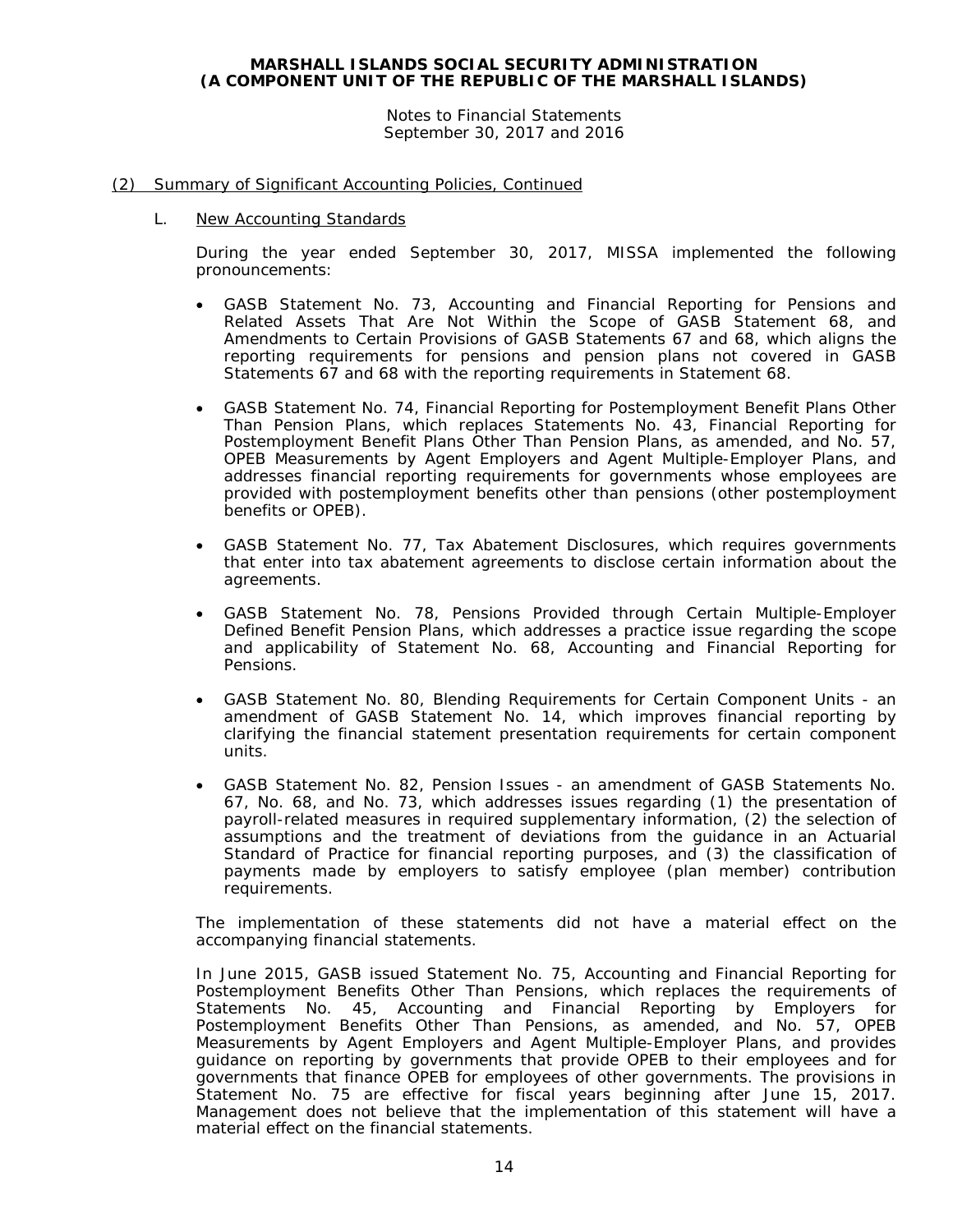Notes to Financial Statements September 30, 2017 and 2016

# (2) Summary of Significant Accounting Policies, Continued

#### L. New Accounting Standards, Continued

In March 2016, GASB issued Statement No. 81, *Irrevocable Split-Interest Agreements,*  which improves accounting and financial reporting for irrevocable split-interest agreements by providing recognition and measurement guidance for situations in which a government is a beneficiary of the agreement. The provisions in Statement No. 81 are effective for fiscal years beginning after December 15, 2016. Management does not believe that the implementation of this statement will have a material effect on the financial statements.

In November 2016, GASB issued Statement No. 83, *Certain Asset Retirement Obligations*, which addresses accounting and financial reporting for certain asset retirement obligations (AROs) associated with the retirement of a tangible capital asset. The provisions in Statement No. 83 are effective for fiscal years beginning after June 15, 2018. Management does not believe that the implementation of this statement will have a material effect on the financial statements.

In January 2017, GASB issued Statement No. 84, *Fiduciary Activities*, which establishes criteria for identifying fiduciary activities of all state and local governments. The provisions in Statement No. 84 are effective for fiscal years beginning after December 15, 2018. Management does not believe that the implementation of this statement will have a material effect on the financial statements.

In March 2017, GASB issued Statement No. 85, *Omnibus 2017*, which address practice issues that have been identified during implementation and application of certain GASB Statements including issues related to blending component units, goodwill, fair value measurement and application, and postemployment benefits (pensions and other postemployment benefits. The provisions in Statement No. 85 are effective for fiscal years beginning after June 15, 2017. Management does not believe that the implementation of this statement will have a material effect on the financial statements.

In May 2017, GASB issued Statement No. 86, *Certain Debt Extinguishment Issues*, which improves consistency in accounting and financial reporting for in-substance defeasance of debt. The provisions in Statement No. 86 are effective for fiscal years beginning after June 15, 2017. Management does not believe that the implementation of this statement will have a material effect on the financial statements.

In June 2017, GASB issued Statement No. 87, *Leases*, which establishes a single model for lease accounting based on the foundational principle that leases are financings of the right to use an underlying asset. The provisions in Statement No. 87 are effective for fiscal years beginning after December 15, 2019. Management does not believe that the implementation of this statement will have a material effect on the financial statements.

# M. Estimates

The preparation of financial statements in accordance with GAAP requires management to make estimates and assumptions that affect the reported amounts of net position and disclosure of contingent assets and liabilities at the date of the financial statements and the reported amounts of revenues and expenses during the reporting period. Actual results could differ from those estimates.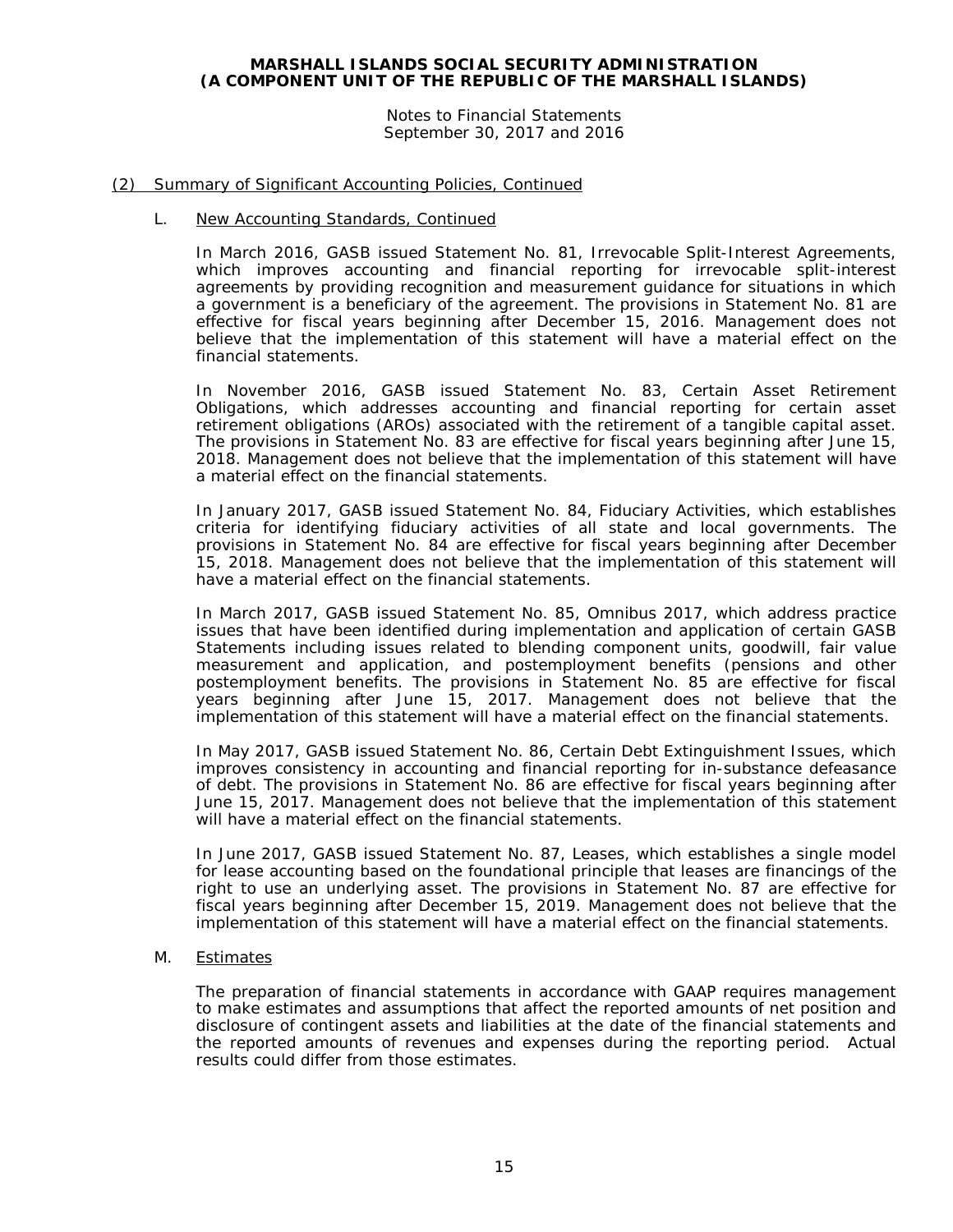Notes to Financial Statements September 30, 2017 and 2016

#### (3) Prior Service Benefits Program

Under the terms of a Prior Service Claim Adjudication Service Agreement between MISSA and the Trust Territory Prior Service Trust Fund, MISSA is to provide for the processing of benefit claims and to assist in the monitoring of continuing eligibility under the Prior Service Program. The Prior Service Trust Fund Administration (PSTFA) will reimburse MISSA \$2,000 per annum plus an amount equal to eight percent of the total amount of automated and manual benefit payments. Any cost for MISSA personnel who assist in searching and locating prior service documents in cooperation with the Prior Service Administration will be reimbursed on a dollar for dollar basis.

On September 15, 2005, an agreement was entered into between the PSTFA Board and the U.S. Department of the Interior to delegate the Board's obligations to and responsibility for the enrollees eligible for the Prior Service Benefits Program to the Social Security Systems of the Republic of the Marshall Islands, the Republic of Palau, the Federated States of Micronesia, and the Retirement Fund of the Commonwealth of the Northern Mariana Islands. Based on the agreement, the Social Security Administration (SSA) of each Government shall be entitled to an administrative fee not to exceed 20% of the share of allocated funds.

MISSA assumed administrative functions and, for the years ended September 30, 2017 and 2016, received an allocation of \$220,600 and \$39,400, respectively, from PSTFA. Total benefits and administrative expenses for the years ended September 30, 2017 and 2016 amounted to \$114,581 and \$117,759, respectively. However, while MISSA accepts the liability for any amounts received, MISSA does not accept the obligation to pay future benefits unless additional funds are received from PSTFA. As of September 30, 2017, the amount of \$126,253 is available for future benefit payments under the Prior Service Benefits Program.

#### (4) Deposits and Investments

The deposit and investment policies of MISSA are governed by its enabling legislation. The Board is required to engage one or more fund custodians to assume responsibility for the physical possession of MISSA's investments. Legally authorized investments are as follows:

- (i) Government obligations Obligations issued or guaranteed as to principal and interest by the Government of Republic of the Marshall Islands (RepMar) or by the Government of the United States, provided that the total market value of the investments in obligations guaranteed by Government of RepMar shall at the time of purchase not exceed twenty-five percent (25%) of the total market value of all investments of MISSA, and further provided that the principal and interest on each obligation are payable in the currency of the United States.
- (ii) Corporate obligations and mortgage-backed securities Obligations of any public or private entity or corporation created or existing under the laws of the RepMar or of the United States or any state, territory or commonwealth thereof, or obligations of any other government or economic community which are payable in United States dollars, or pass through and other mortgage-backed securities provided that the obligation is issued by an agency of the United States Government or is rated in one of the four highest categories by two nationally recognized rating agencies in the United States. No investment under this heading shall exceed five percent of the market value of the Retirement Fund or ten percent of the outstanding value of the issue at the time of purchase.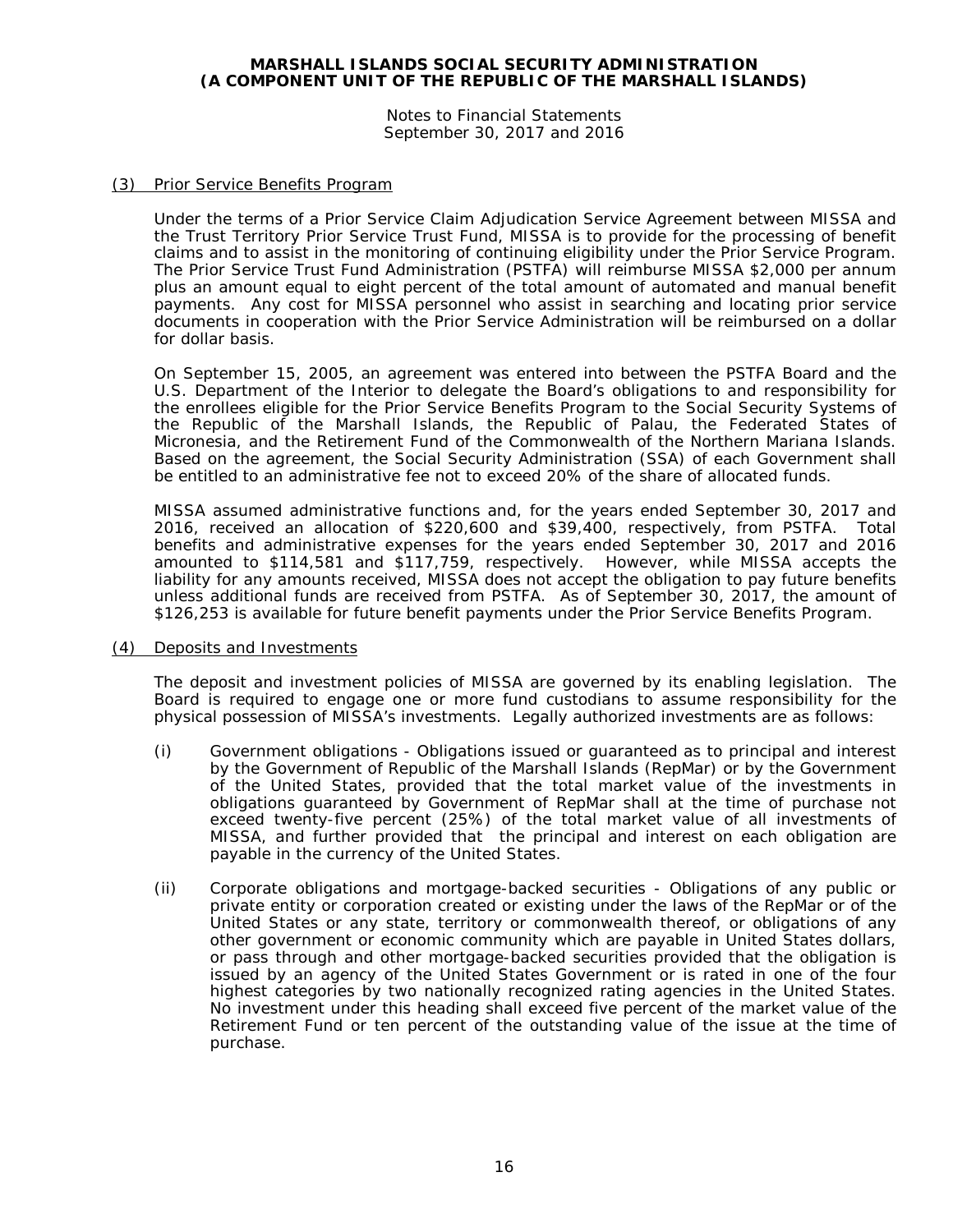Notes to Financial Statements September 30, 2017 and 2016

# (4) Deposits and Investments, Continued

- (iii) Preferred and common stocks Shares of preferred or common stocks of any corporation created or existing under the laws of the RepMar or under the laws of the United States or any state, territory or commonwealth thereof provided that the purchase of such shares shall be considered reasonable and prudent by MISSA's investment advisor at the time of purchase, that not more than fifteen percent (15%) percent of the market value of the Retirement Fund shall be invested in the stock of any one corporation, and that not more than twenty-five percent (25%) percent of the market value of the Retirement Fund shall be invested in any one industry group.
- (iv) Insurance company obligations Contracts and agreements supplemental thereto providing for participation in one or more accounts of a life insurance company authorized to do business in the RepMar or in any state, territory or commonwealth of the United States provided that the total market value of these investments at no time shall exceed ten percent (10%) of all investments of the Retirement Fund.
- A. Deposits:

Custodial credit risk is the risk that in the event of a bank failure, MISSA's deposits may not be returned to it. Such deposits are not covered by depository insurance and are either uncollateralized or collateralized with securities held by the pledging financial institution or held by the pledging financial institution but not in the depositorgovernment's name. MISSA does not have a deposit policy for custodial credit risk.

As of September 30, 2017 and 2016, the carrying amount of MISSA's cash was \$1,363,901 and \$970,364, respectively, and the corresponding bank balances were \$1,409,698 and \$970,364, respectively. Of the bank balances, \$1,336,692 and \$930,183, respectively, were maintained in a financial institution subject to Federal Deposit Insurance Corporation (FDIC) insurance. The remaining amounts of \$73,006 and \$347,987, respectively, are maintained in a financial institution not subject to depository insurance. As of September 30, 2017 and 2016, bank deposits in the amount of \$250,000 were FDIC insured. MISSA does not require collateralization of its cash deposits; therefore, deposit levels in excess of FDIC insurance coverage are uncollateralized. Accordingly, these deposits are exposed to custodial credit risk.

B. Investments:

As of September 30, 2017 and 2016, investments in marketable securities are as follows:

|                                                                | 2017                                | 2016                                 |
|----------------------------------------------------------------|-------------------------------------|--------------------------------------|
| Mutual funds<br>Exchange Traded funds<br>Cash management funds | \$46.275.398<br>7,229,987<br>76.368 | \$44.715.832<br>4,274,618<br>276,230 |
|                                                                | \$53,581,753                        | \$49.266.680                         |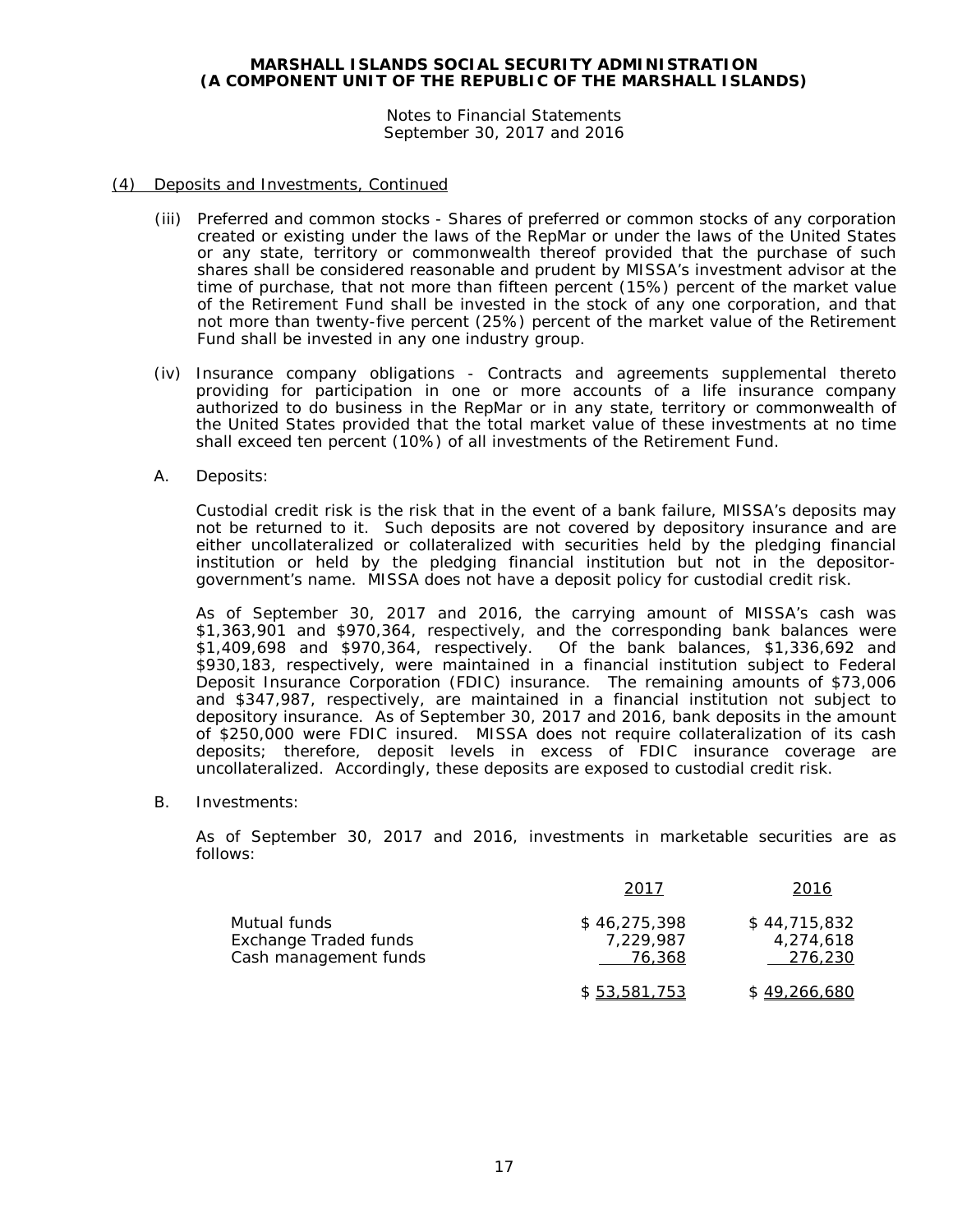Notes to Financial Statements September 30, 2017 and 2016

#### (4) Deposits and Investments, Continued

#### B. Investments, Continued

MISSA has the following recurring fair value measurements as of September 30, 2017 and 2016:

|                                         |                  |                      | Fair Value Measurements Using |              |
|-----------------------------------------|------------------|----------------------|-------------------------------|--------------|
|                                         |                  | <b>Quoted Prices</b> |                               |              |
|                                         |                  | In Active            | Significant                   |              |
|                                         |                  | Markets for          | Other                         | Significant  |
|                                         |                  | Identical            | Observable                    | Unobservable |
|                                         | September 30,    | Assets               | Inputs                        | Inputs       |
|                                         | 2017             | (Level 1)            | (Level 2)                     | (Level 3)    |
| Investments by fair value level:        |                  |                      |                               |              |
| Exchange Traded funds                   | \$<br>7,229,987  | 7,229,987<br>\$      | \$                            | \$           |
| Mutual funds                            | 46,275,398       | 46,275,398           |                               |              |
|                                         | 53,505,385       | 53,505,385<br>\$     | \$                            | \$           |
| Investments measured at amortized cost: |                  |                      |                               |              |
| Money market funds                      | 76,368           |                      |                               |              |
|                                         | 53,581,753<br>\$ |                      |                               |              |
|                                         |                  |                      |                               |              |
|                                         |                  |                      | Fair Value Measurements Using |              |
|                                         |                  | <b>Ouoted Prices</b> |                               |              |
|                                         |                  | In Active            | Significant                   |              |
|                                         |                  | Markets for          | Other                         | Significant  |
|                                         |                  | Identical            | Observable                    | Unobservable |
|                                         | September 30,    | Assets               | Inputs                        | Inputs       |
|                                         | 2016             | (Level 1)            | (Level 2)                     | (Level 3)    |
| Investments by fair value level:        |                  |                      |                               |              |
| Exchange Traded funds                   | \$<br>4,274,618  | \$<br>4,274,618      | \$                            | \$           |
| Mutual funds                            | 44,715,832       | 44,715,832           |                               |              |
|                                         | 48,990,450       | 48,990,450<br>S      |                               | \$           |
| Investments measured at amortized cost: |                  |                      |                               |              |
| Money market funds                      | 276,230          |                      |                               |              |
|                                         | 49,266,680<br>\$ |                      |                               |              |

Additionally, MISSA owns 65,809 shares of common stock of Marshall Islands Holdings, Inc. (MIHI), which engages in all aspects of holding company activities in the RMI and which is the sole shareholder of Bank of Marshall Islands (BOMI).

MISSA also owns 3,000 shares of common stock of Marshall Islands Service Corporation (MISC), which is majority-owned by MIHI.

The investment in MIHI is accounted for on the equity method since the investment constitutes 38% ownership share as of September 30, 2017 and 2016. At September 30, 2017 and 2016, MISSA's investment in MIHI amounted to \$15,957,681 and \$14,528,103, respectively. The investment in MISC is stated at NAV. At September 30, 2017 and 2016, MISSA's investment in MISC amounted to \$30,000.

As of September 30, 2017 and 2016, MISSA maintained bank deposits with BOMI totaling \$73,006 and \$347,987, respectively. During the years ended September 30, 2017 and 2016, MISSA received cash dividend payments from MIHI of \$459,963 and \$458,902, respectively.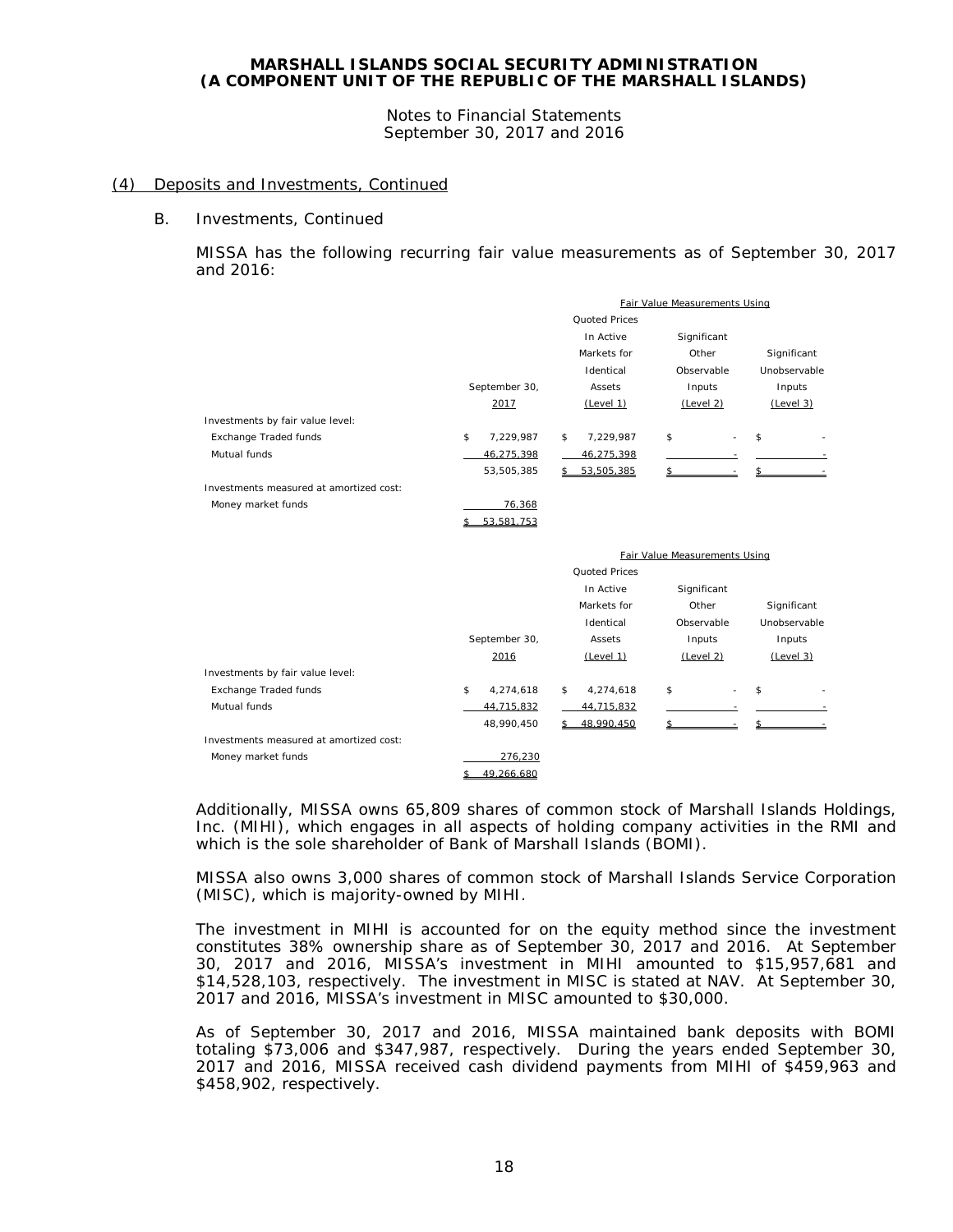Notes to Financial Statements September 30, 2017 and 2016

#### (4) Deposits and Investments, Continued

B. Investments, Continued

During the years ended September 30, 2017 and 2016, the total net increase in fair value of investments included \$1,889,541 and \$1,559,427, respectively, of equity in the net earnings of MIHI.

A summarized financial information of MIHI is presented on the table below:

|                                                                              | As of the quarter<br>ended September 30,                                                |                                                 |
|------------------------------------------------------------------------------|-----------------------------------------------------------------------------------------|-------------------------------------------------|
|                                                                              | 2017 and for the<br>period from January<br>1, 2017 to September<br>30, 2017 (Unaudited) | As of and for the<br>year ended<br>December 31, |
|                                                                              |                                                                                         | 2016 (Audited)                                  |
| Total assets                                                                 | \$115,017,861                                                                           | \$115,674,512                                   |
| <b>Total liabilities</b>                                                     | \$68,251,702                                                                            | \$ 73,487,324                                   |
| Equity:<br>Attributable to stockholders of MIHI<br>Noncontrolling interest   | \$ 44,139,598<br>$$ -2,626,561$                                                         | <u>40,007,971</u><br>2,179,217                  |
| Net income attributed to:<br>Stockholder of MIHI<br>Noncontrolling interests | 3,724,673<br>\$<br>304.684                                                              | \$<br>4,343,048<br>ፍ<br>256.1                   |

Credit risk for investments is the risk that an issuer or other counterparty to an investment will not fulfill its obligation. At September 30, 2017 and 2016, MISSA's investment portfolio did not include investments in debt securities. Accordingly, MISSA is not exposed to credit risk.

Custodial credit risk for investments is the risk that in the event of the failure of the counterparty to the transaction, MISSA will not be able to recover the value of investment or collateral securities that are in the possession of an outside party. MISSA's investments are held and administered by trustees. MISSA's custodian holds investment securities in MISSA's name. MISSA's custodian is not affiliated or related to investment brokers. Accordingly, these investments are not exposed to custodial credit risk.

Concentration of credit risk for investments is the risk of loss attributed to the magnitude of an entity's investment in a single issuer. GASB Statement No. 40 requires disclosure by issuer and amount of investments in any one issuer that represents five percent (5%) or more of total investments for MISSA. Investments issued or explicitly guaranteed by the U.S. government and investments in mutual funds, external investment pools, and other pooled investments are excluded from this requirement. There was no concentration of credit risk for investments as of September 30, 2017 and 2016.

Interest rate risk is the risk that changes in interest rates will adversely affect the fair value of debt instruments. MISSA does not have a formal investment policy that limits investment maturities as a means of managing its exposure to fair value losses arising from increasing interest rates. At September 30, 2017 and 2016, MISSA's investment portfolio did not include investments in debt securities. Accordingly, MISSA is not exposed to interest rate risk.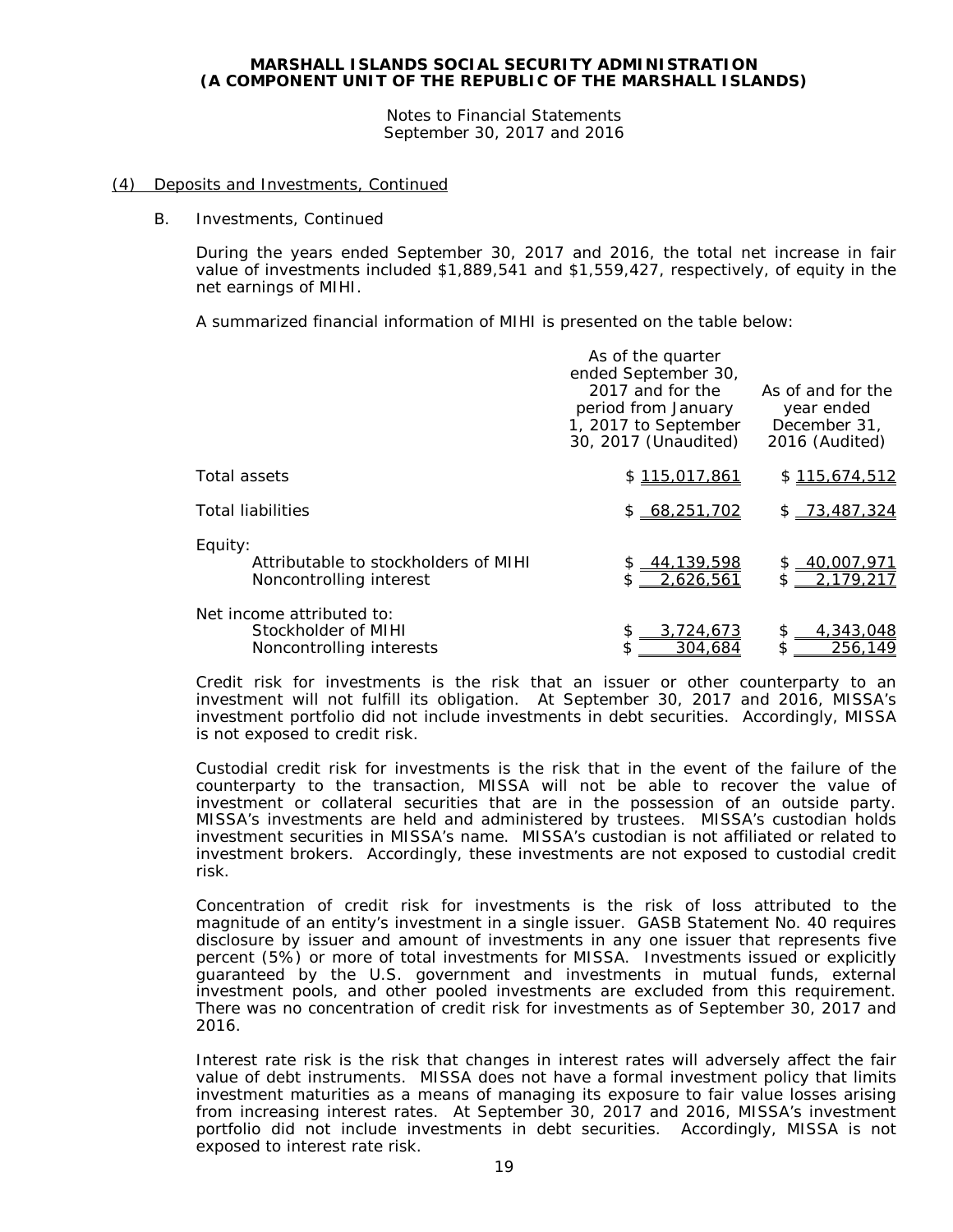Notes to Financial Statements September 30, 2017 and 2016

#### (5) Receivables

Receivables as of September 30, 2017 and 2016, including applicable allowances for doubtful accounts, are as follows:

|                                                    | 2017                                          | 2016                                            |
|----------------------------------------------------|-----------------------------------------------|-------------------------------------------------|
| Court judgments<br>Contributions<br>Notes<br>Other | \$5,151,361<br>4.761.971<br>978.067<br>97.265 | \$5,112,148<br>3,474,638<br>1,031,762<br>78.994 |
| Less allowance for doubtful accounts               | 10,988,664<br>(7, 249, 098)                   | 9,697,542<br>(6,952,076)                        |
|                                                    | \$3.739.566                                   | \$2,745,466                                     |

Court judgments receivable represents amounts due from employers for delinquent contributions that have been referred to attorneys for collection and have been adjudicated by the Court. These amounts are comprised of unpaid contributions together with penalties, interest, and attorney fees and are subject to interest of 9% per annum. Notes receivable represents amounts due from employers for delinquent contributions wherein the employer has entered into a promissory note agreement with MISSA with stipulated repayment terms and conditions, including interest of 12% per annum.

#### (6) Related Party Transactions

As of September 30, 2017 and 2016, MISSA recorded amounts payable to the Marshall Islands Health Fund of \$1,792,429 and \$1,839,854, respectively, which represented unremitted basic health fund employee and employer contributions collected by MISSA at the respective year ends. Such is included in the statements of fiduciary net position as due to affiliate.

During the year ended September 30, 2017, MISSA received an appropriation of \$3,273,600 from RepMar's General Fund to subsidize the reduction in monthly benefit payments as enacted by Public Law 2017-30.

# (7) Capital Assets

Capital asset activity for the years ended September 30, 2017 and 2016, is as follows:

|                                                                                                     | October 1,<br>2016                                 | Additions            | Retirements | September 30,<br>2017                              |  |
|-----------------------------------------------------------------------------------------------------|----------------------------------------------------|----------------------|-------------|----------------------------------------------------|--|
| Buildings and improvements<br>Computer equipment<br>Motor vehicles<br>Office equipment<br>Furniture | \$511.597<br>109,382<br>95,300<br>94,201<br>59,467 | \$<br>7,960<br>1.190 | \$          | \$511.597<br>117,342<br>95,300<br>95,391<br>59,467 |  |
| Less accumulated depreciation<br>and amortization                                                   | 869.947<br>(804,835)                               | 9.150<br>(34,077)    |             | 879.097<br>(838, 912)                              |  |
|                                                                                                     | 65.112                                             | (24.927)             |             | 40.185                                             |  |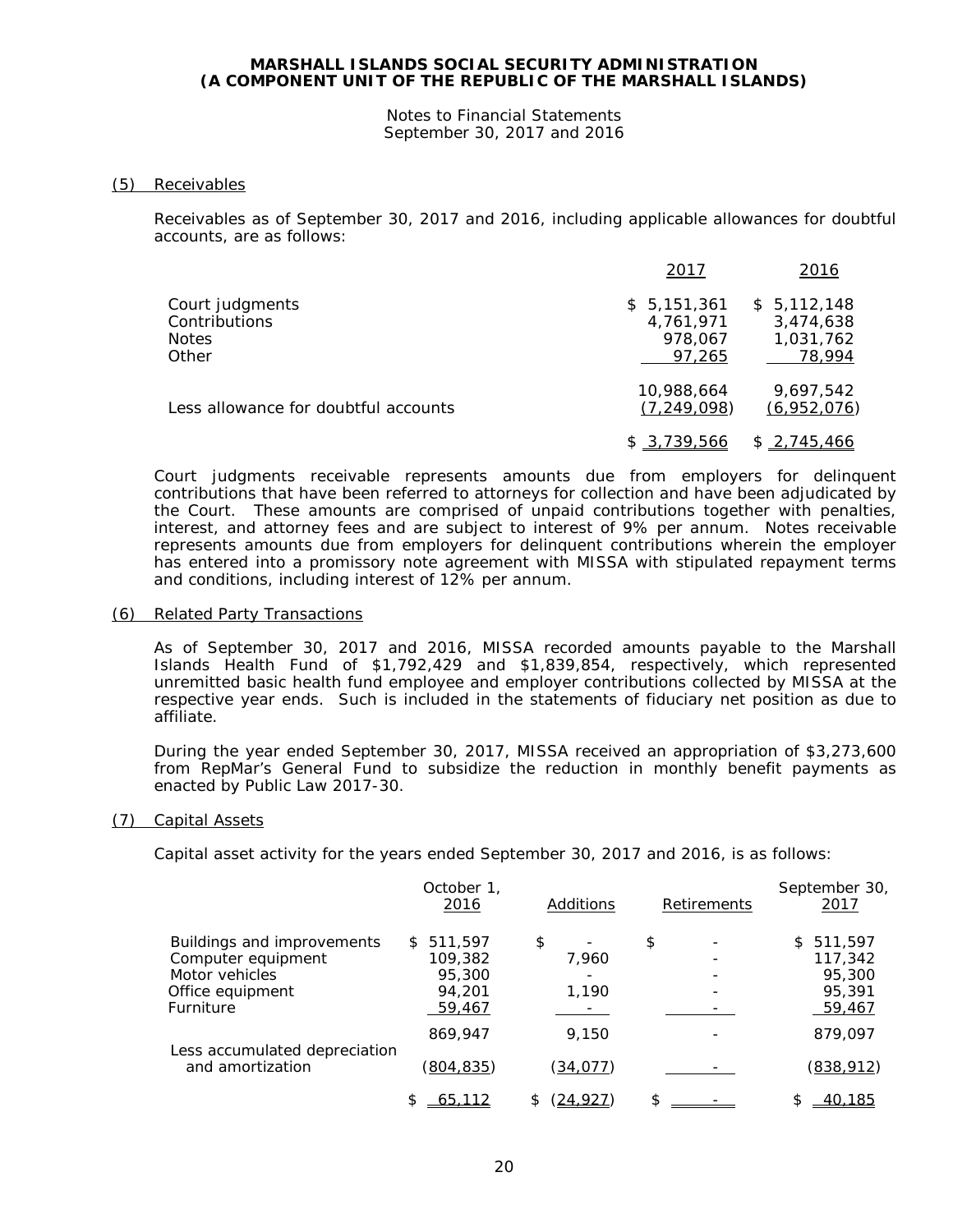Notes to Financial Statements September 30, 2017 and 2016

# (7) Capital Assets, Continued

|                                                                                                     | October 1,<br>2015                                     | Additions                      | Retirements        | September 30,<br>2016                              |  |
|-----------------------------------------------------------------------------------------------------|--------------------------------------------------------|--------------------------------|--------------------|----------------------------------------------------|--|
| Buildings and improvements<br>Computer equipment<br>Motor vehicles<br>Office equipment<br>Furniture | 511,597<br>\$<br>108,137<br>88,700<br>92.022<br>59,467 | \$<br>1,245<br>24,500<br>2.179 | \$<br>(17,900)     | \$511,597<br>109,382<br>95,300<br>94.201<br>59,467 |  |
| Less accumulated depreciation<br>and amortization                                                   | 859,923<br>(787, 271)                                  | 27.924<br>(35, 464)            | (17,900)<br>17,900 | 869,947<br>(804, 835)                              |  |
|                                                                                                     | 72.652                                                 | \$<br>(7.540)                  | \$                 | 65.112<br>S                                        |  |

# (8) Employee Retirement Plan

Effective March 31, 2017, MISSA implemented a defined contribution retirement savings plan (the Plan) for its employees who have completed at least 3 months of service. Plan participants may contribute up to 10% of their gross salaries, with MISSA paying 20% of the employees' share for those with two years of service, 40% for three years of service, 60% for four years of service, 80% for five years of service and 100% for six years of service or more. Withdrawal from the Plan occurs upon termination of employment, retirement at age 65, permanent disability or death. Plan assets are held in a trust fund administered by a trustee in accordance with the trust agreement. Management has the authority to establish or amend Plan provisions and contribution requirements. MISSA contributed \$12,925 to Plan participant accounts during the year ended September 30, 2017 and total plan assets were \$28,377 as of September 30, 2017.

# (9) Contingencies

In June 2016, MISSA obtained an actuarial valuation of the Retirement Fund as of October 1, 2014. The valuation reported actuarial accrued liabilities and market value of assets for the Retirement Fund of \$442,510,000 and \$72,367,000, respectively, as of October 1, 2014. The funded ratio of the Retirement Fund as of October 1, 2014 is 16%. As of September 30, 2017, MISSA recorded total fund equity of \$72,588,328 in the Retirement Fund, as funds available to fund future benefit obligations. These conditions indicate that MISSA may be unable to meet its future benefit obligations.

No actuarial valuation of the Retirement Fund was obtained during the year ended September 30, 2017.

MISSA is of the opinion that there are outstanding contributions due to the Retirement Fund; however, a reasonable estimate of this amount cannot be made due primarily to noncompliance by employers.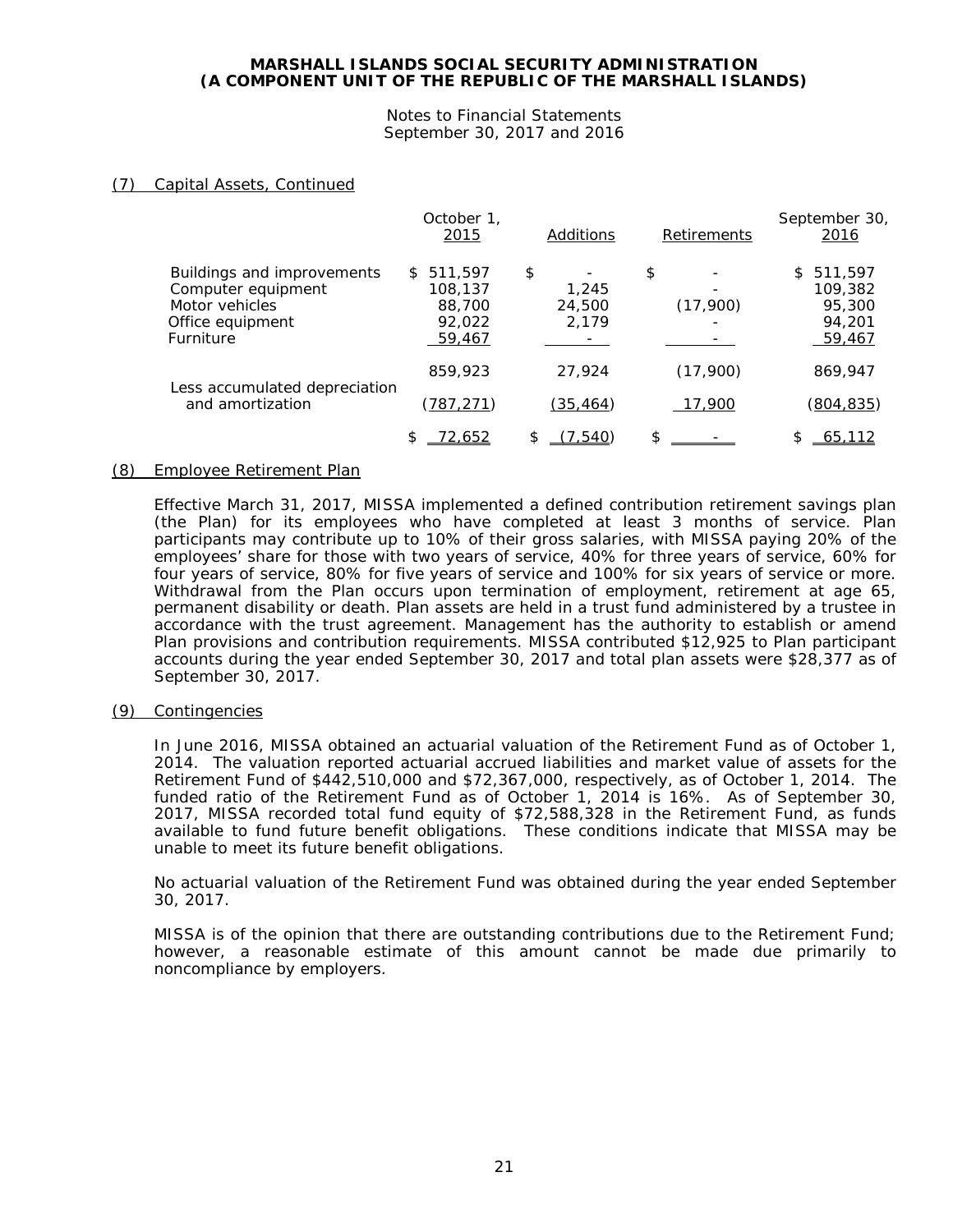Notes to Financial Statements September 30, 2017 and 2016

#### (10) Risk Management

MISSA is exposed to various risks of loss related to torts; theft of, damage to, and destruction of assets; errors and omissions; injuries to employees; and natural disasters. MISSA has elected to purchase commercial insurance from independent third parties for the risks of loss to which it is exposed. Settled claims resulting from these risks have not exceeded commercial insurance coverage in any of the past three fiscal years. MISSA is also exposed to investment risk. This risk is limited by diversification of the portfolio, establishment and monitoring of investment policies and guidelines, and monitoring of investment performance. In addition, investment consultants monitor MISSA's activities and advise the Board of Directors.

#### (11) Subsequent Events

On November 10, 2017, MISSA's Board of Directors approved the acquisition of 76,925 shares in Marshall Islands Service Corporation (MISC) at \$13 per share. On December 22, 2017, MISSA purchased 38,469 shares in MISC at a cost of \$500,097.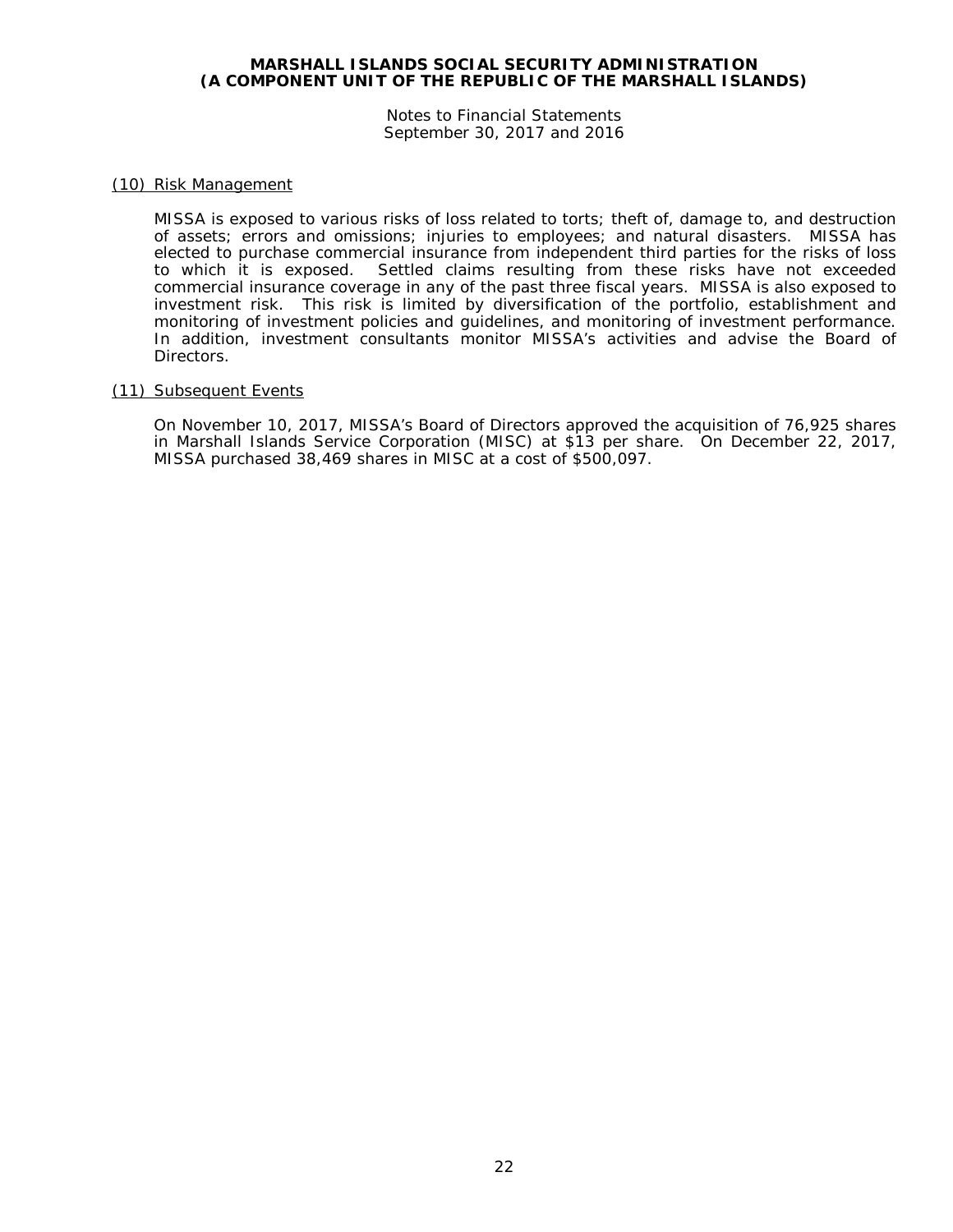# Combining Statement of Fiduciary Net Position September 30, 2017

|                                                                        | Retirement<br>Fund                 | <b>Prior Service</b><br>Fund | <b>Total Before</b><br>Elimination | Elimination | Total                              |
|------------------------------------------------------------------------|------------------------------------|------------------------------|------------------------------------|-------------|------------------------------------|
| <b>ASSETS</b>                                                          |                                    |                              |                                    |             |                                    |
| Cash                                                                   | \$<br>1,215,300                    | \$<br>148,601                | 1,363,901<br>\$                    | \$          | 1,363,901<br>\$                    |
| Receivables, net:<br>Contributions<br>Other                            | 2,932,912<br>825,079               | 600                          | 2,932,912<br>825,679               | (19, 025)   | 2,932,912<br>806,654               |
| Total receivables, net                                                 | 3,757,991                          | 600                          | 3,758,591                          | (19, 025)   | 3,739,566                          |
| Investments:<br>Cash management<br><b>Stocks</b><br>Mutual funds       | 76,368<br>23,217,668<br>46,275,398 |                              | 76,368<br>23,217,668<br>46,275,398 |             | 76,368<br>23,217,668<br>46,275,398 |
| Total investments                                                      | 69,569,434                         |                              | 69,569,434                         |             | 69,569,434                         |
| Capital assets, net                                                    | 40,185                             |                              | 40,185                             |             | 40,185                             |
| <b>Total assets</b>                                                    | 74,582,910                         | 149,201                      | 74,732,111                         | (19, 025)   | 74,713,086                         |
| LIABILITIES                                                            |                                    |                              |                                    |             |                                    |
| Accounts payable<br>Other liabilities and accruals<br>Due to affiliate | 135,200<br>66,954<br>1,792,429     | 22,947                       | 135,200<br>89,901<br>1,792,429     | (19, 025)   | 135,200<br>70,876<br>1,792,429     |
| <b>Total liabilities</b>                                               | 1,994,583                          | 22,947                       | 2,017,530                          | (19, 025)   | 1,998,505                          |
| <b>NET POSITION</b>                                                    |                                    |                              |                                    |             |                                    |
| Held in trust for retirement, disability and<br>survivors' benefits    | 72,588,327<br>\$                   | 126,254                      | 72,714,581<br>\$                   | \$          | 72,714,581<br>\$                   |

See Accompanying Independent Auditors' Report.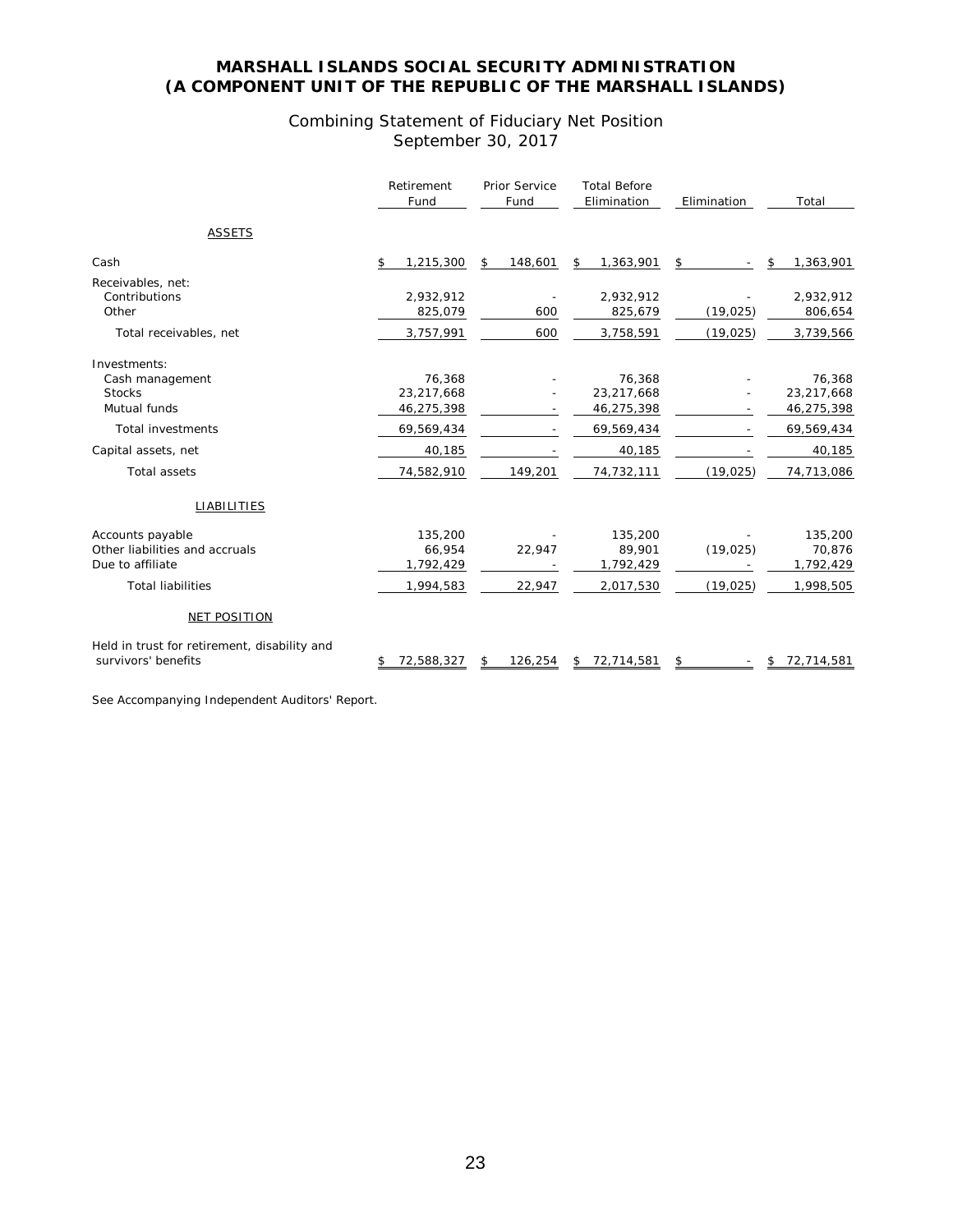# Combining Statement of Changes in Fiduciary Net Position Year Ended September 30, 2017

|                                                                                                   | Retirement<br>Fund              | Prior Service<br>Fund | <b>Total Before</b><br>Elimination | Elimination | Total                           |
|---------------------------------------------------------------------------------------------------|---------------------------------|-----------------------|------------------------------------|-------------|---------------------------------|
| Additions:<br>Contributions:                                                                      |                                 |                       |                                    |             |                                 |
| Private employees                                                                                 | 11,935,756<br>\$                | \$                    | 11,935,756<br>\$                   | \$          | 11,935,756<br>\$                |
| Government employees<br>Penalties and interest                                                    | 5,840,515<br>853,957            |                       | 5,840,515<br>853,957               |             | 5,840,515<br>853,957            |
| <b>Total contributions</b><br>Less allowance for doubtful accounts                                | 18,630,228<br>(297, 021)        |                       | 18,630,228<br>(297, 021)           |             | 18,630,228<br>(297, 021)        |
| Net contributions income                                                                          | 18,333,207                      |                       | 18,333,207                         |             | 18,333,207                      |
| Investment income:<br>Net change in the fair value of investments<br><b>Dividends</b><br>Interest | 5,787,469<br>1,546,537<br>4,360 |                       | 5,787,469<br>1,546,537<br>4,360    |             | 5,787,469<br>1,546,537<br>4,360 |
| Total investment income<br>Less investment expense:                                               | 7,338,366                       |                       | 7,338,366                          |             | 7,338,366                       |
| Management and custodial fees                                                                     | 126,704                         |                       | 126,704                            |             | 126,704                         |
| Net investment income                                                                             | 7,211,662                       |                       | 7,211,662                          |             | 7,211,662                       |
| Other additions                                                                                   | 232,065                         | 220,600               | 452,665                            | (19, 019)   | 433,646                         |
| RepMar subsidy                                                                                    | 3,273,600                       |                       | 3,273,600                          |             | 3,273,600                       |
| <b>Total additions</b>                                                                            | 29,050,534                      | 220,600               | 29,271,134                         | (19, 019)   | 29, 252, 115                    |
| Deductions:<br>Benefit payments:                                                                  |                                 |                       |                                    |             |                                 |
| Retirement                                                                                        | 13, 182, 532                    | 33,718                | 13,216,250                         |             | 13,216,250                      |
| Survivors<br>Disability                                                                           | 6,835,585<br>887,350            | 61,766                | 6,897,351<br>887,350               |             | 6,897,351<br>887,350            |
| Lump sum                                                                                          | 188,567                         |                       | 188,567                            |             | 188,567                         |
| Total benefit payments                                                                            | 21,094,034                      | 95,484                | 21,189,518                         |             | 21,189,518                      |
| Administrative                                                                                    | 957,006                         | 19,097                | 976,103                            | (19, 019)   | 957,084                         |
| <b>Total deductions</b>                                                                           | 22,051,040                      | 114,581               | 22,165,621                         | (19, 019)   | 22,146,602                      |
| Change in net position                                                                            | 6,999,494                       | 106,019               | 7,105,513                          |             | 7,105,513                       |
| Net position at beginning of year                                                                 | 65,588,834                      | 20,234                | 65,609,068                         |             | 65,609,068                      |
| Net position at end of year                                                                       | \$72,588,328                    | 126,253<br>\$         | 72,714,581<br>\$                   | \$          | 72,714,581<br>\$                |

See Accompanying Independent Auditors' Report.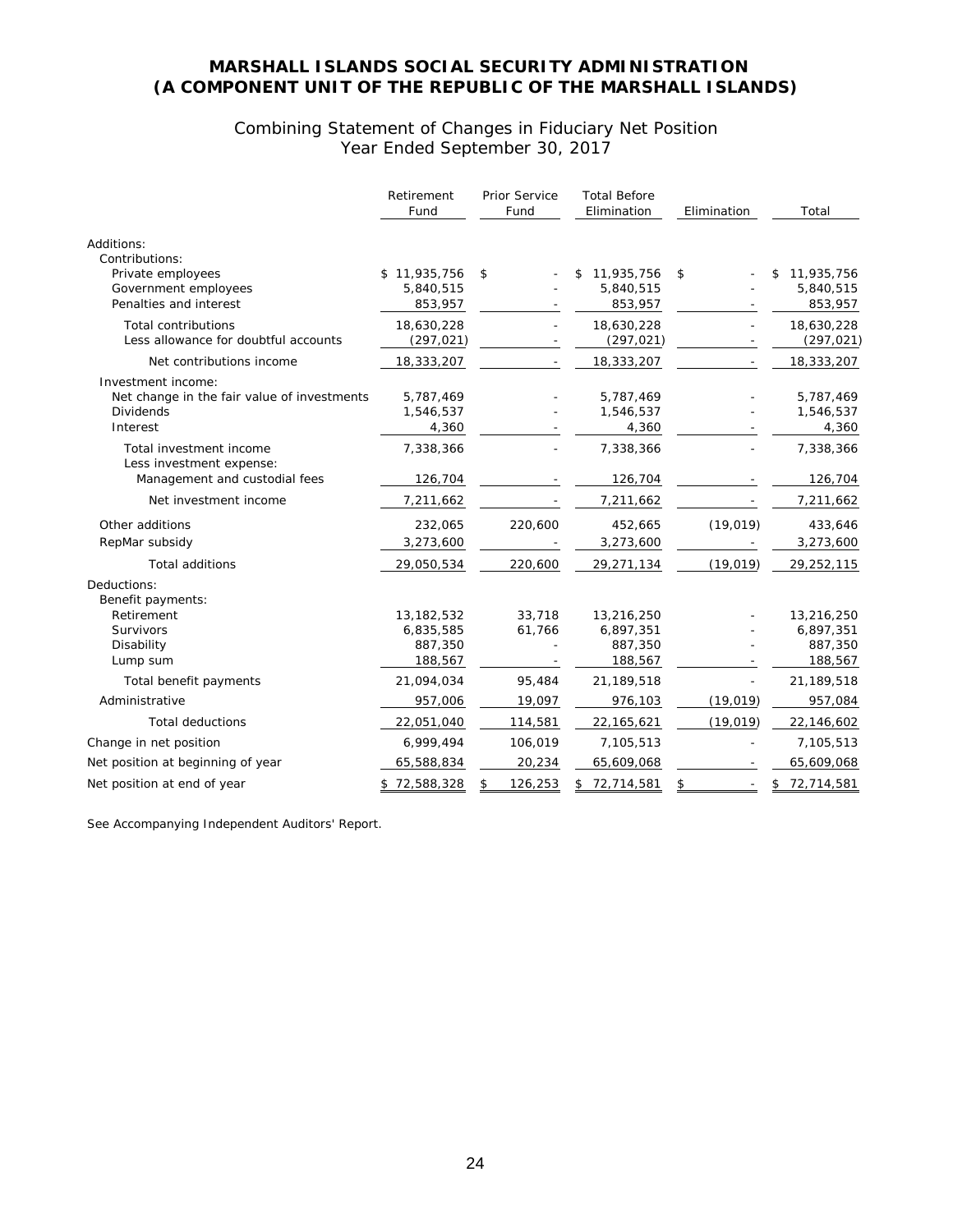

Deloitte & Touche LLP 361 South Marine Corps Drive Tamuning, GU 96913-3973 USA

Tel: +1 (671) 646-3884 Fax: +1 (671) 649-4265

www.deloitte.com

#### **INDEPENDENT AUDITORS' REPORT ON INTERNAL CONTROL OVER FINANCIAL REPORTING AND ON COMPLIANCE AND OTHER MATTERS BASED ON AN AUDIT OF FINANCIAL STATEMENTS PERFORMED IN ACCORDANCE WITH**  *GOVERNMENT AUDITING STANDARDS*

Board of Directors Marshall Islands Social Security Administration:

We have audited, in accordance with the auditing standards generally accepted in the United States of America and the standards applicable to financial audits contained in *Government Auditing Standards* issued by the Comptroller General of the United States, the financial statements of the Marshall Islands Social Security Administration (MISSA), which comprise the statement of fiduciary net position as of September 30, 2017, and the related statement of changes in fiduciary net position for the year then ended, and the related notes to the financial statements, and have issued our report thereon dated February 27, 2018.

# **Internal Control Over Financial Reporting**

In planning and performing our audit of the financial statements, we considered MISSA's internal control over financial reporting (internal control) to determine the audit procedures that are appropriate in the circumstances for the purpose of expressing our opinion on the financial statements, but not for the purpose of expressing an opinion on the effectiveness of MISSA's internal control. Accordingly, we do not express an opinion on the effectiveness of MISSA's internal control.

A *deficiency in internal control* exists when the design or operation of a control does not allow management or employees, in the normal course of performing their assigned functions, to prevent, or detect and correct, misstatements on a timely basis. A *material weakness* is a deficiency, or a combination of deficiencies, in internal control, such that there is a reasonable possibility that a material misstatement of the entity's financial statements will not be prevented, or detected and corrected on a timely basis. A *significant deficiency* is a deficiency, or a combination of deficiencies, in internal control that is less severe than a material weakness, yet important enough to merit attention by those charged with governance.

Our consideration of internal control was for the limited purpose described in the first paragraph of this section and was not designed to identify all deficiencies in internal control that might be material weaknesses or significant deficiencies and therefore, material weaknesses or significant deficiencies may exist that have not been identified. Given these limitations, during our audit we did not identify any deficiencies in internal control that we consider to be material weaknesses. We did identify certain deficiencies in internal control, described in the accompanying Schedule of Findings and Responses that we consider to be significant deficiencies as item 2017-001.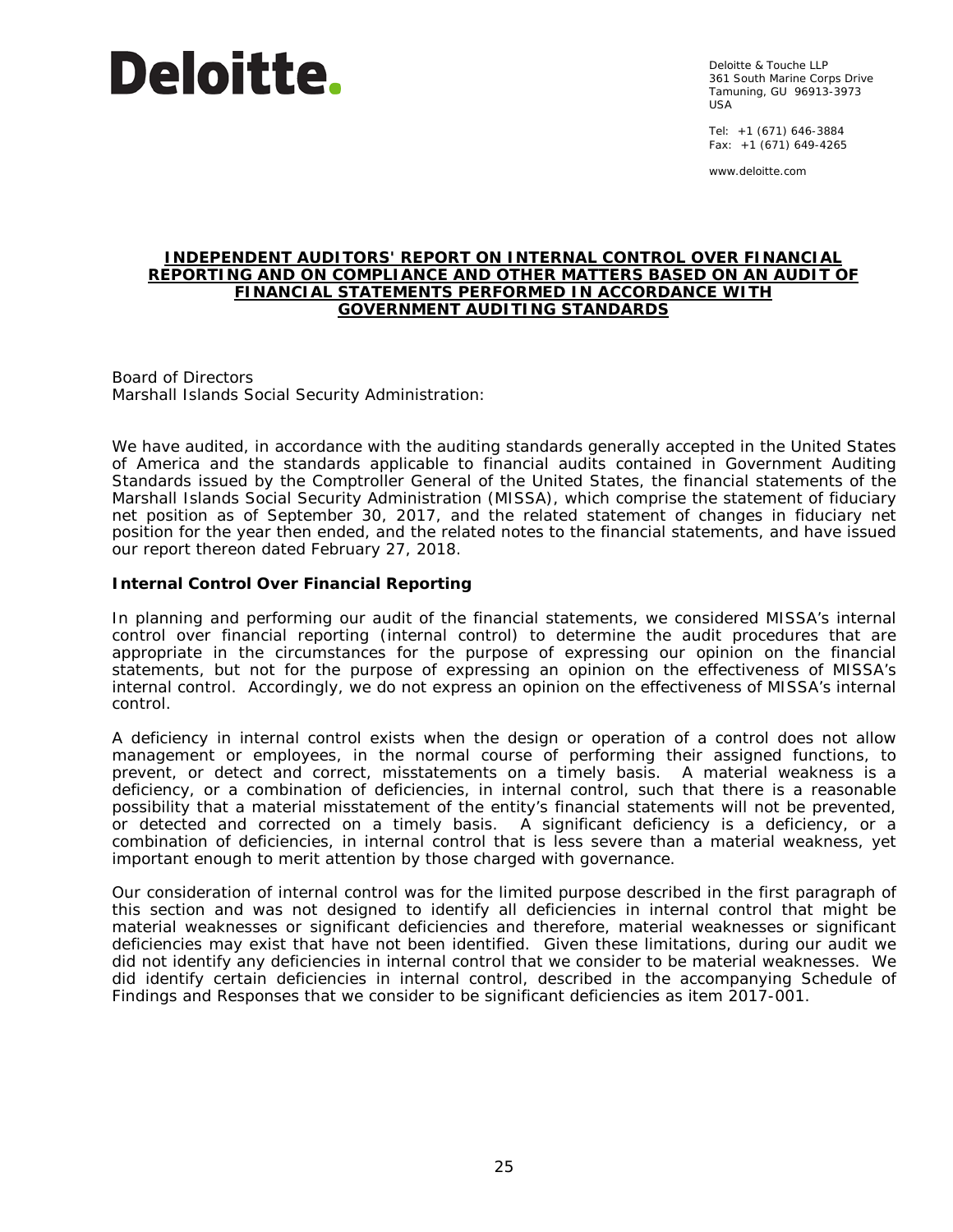# Deloitte.

# **Compliance and Other Matters**

As part of obtaining reasonable assurance about whether MISSA's financial statements are free from material misstatement, we performed tests of its compliance with certain provisions of laws, regulations, contracts, and grant agreements, noncompliance with which could have a direct and material effect on the determination of financial statement amounts. However, providing an opinion on compliance with those provisions was not an objective of our audit, and accordingly, we do not express such an opinion. The results of our tests disclosed no instances of noncompliance or other matters that are required to be reported under *Government Auditing Standards*.

# **Purpose of this Report**

The purpose of this report is solely to describe the scope of our testing of internal control and compliance and the results of that testing, and not to provide an opinion on the effectiveness of the entity's internal control or on compliance. This report is an integral part of an audit performed in accordance with *Government Auditing Standards* in considering the entity's internal control and compliance. Accordingly, this communication is not suitable for any other purpose.

February 27, 2018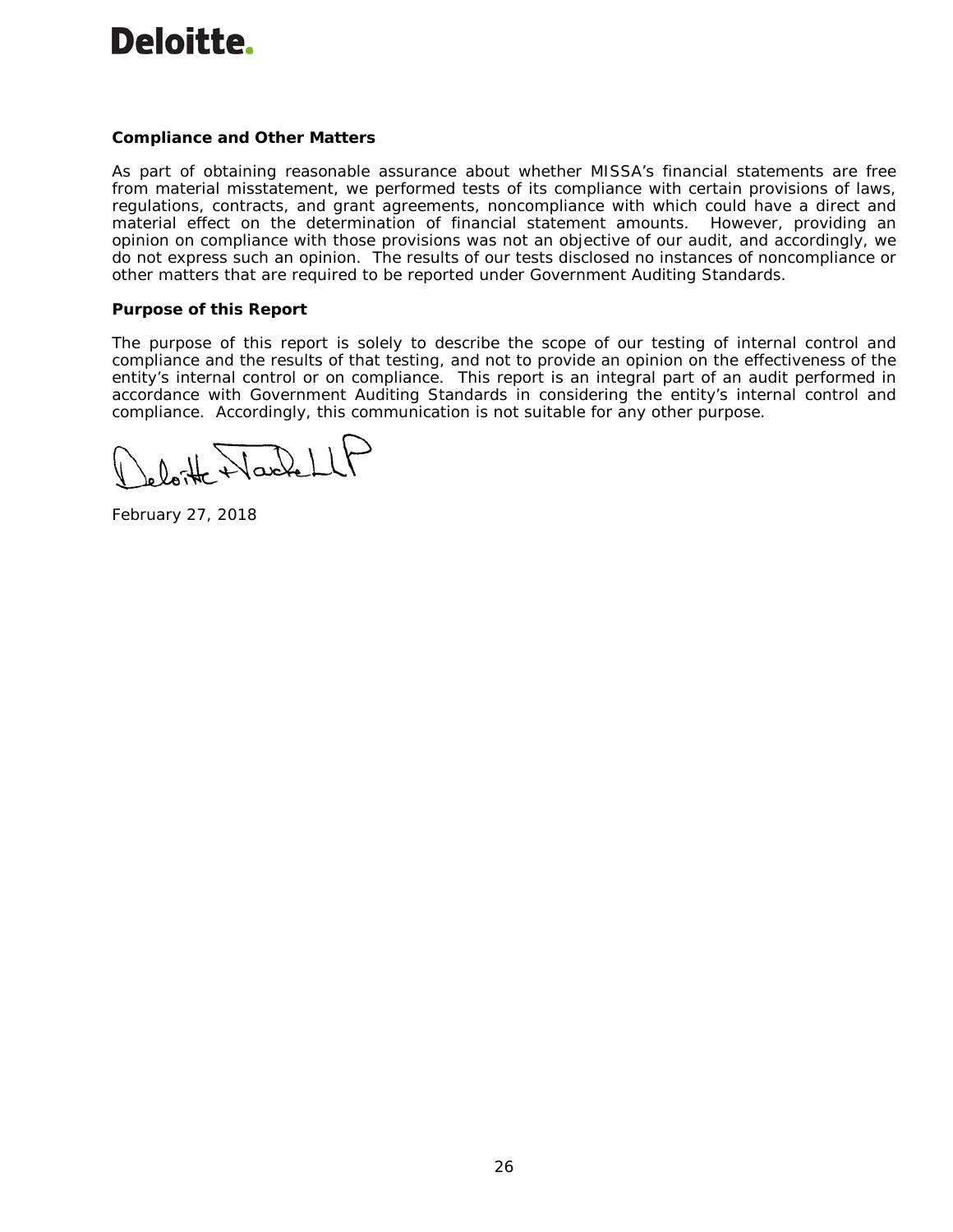Schedule of Findings and Responses Year Ended September 30, 2017

#### Finding No. 2017-001

#### Unauthorized encashment of unclaimed benefit checks on hand

Criteria: Adequate internal control policies and procedures should be established and implemented requiring timely monitoring of unclaimed benefit checks on hand.

Condition: A MISSA employee allegedly encashed certain unclaimed benefit checks on hand. Based on an investigation conducted by MISSA management, it was estimated that the total amount involved was \$11,900. The employee has since been dismissed by MISSA. As of The employee has since been dismissed by MISSA. As of September 30, 2017, unclaimed benefit checks on hand for six months or more totaled \$18,340 with an additional \$124,809 in benefit checks that remain unclaimed for less than six months.

Cause: The cause of the above condition is inadequate internal control policies and procedures that resulted in the encashment of benefit checks. These checks were either mailed to a post office box which were subsequently returned by the post office or were for beneficiaries located on Ebeye who are deceased or who have transferred to another place of residence and cannot be located.

**Effect:** The effect of the above condition is exposure to possible misstatements in related accounts and increased risk of fraud, cash theft or unauthorized encashment of unclaimed benefit checks on hand.

Recommendation: We recommend management establish and implement internal control policies and procedures over unclaimed benefit checks on hand to minimize the risk of fraud or misappropriation of benefit payments.

Auditee Response and Corrective Action Plan: We have strengthened our internal control on benefit checks by strictly putting in place additional policies and procedures. Movements of all benefit checks are now closely monitored in a log from printing to distribution/issuance. To ensure proper check and balance, an independent verification of unclaimed benefit checks by our Chief Accountant is done on a regular basis. Checks that remain unclaimed for more than one month are given to the Deputy Administrator for safekeeping and are voided when they remain unclaimed after six months. Likewise, checks that remain unclaimed in our Ebeye office are voided before transmittal back to the Head Office. To lessen the number of checks sent to post office boxes, we have encouraged beneficiaries to open bank accounts and we also make telephone calls regularly to those who do not claim their benefits on time.

Right after MISSA had discovered the embezzlement case, we conducted an independent investigation that led to the confession of the subject employee and her immediate dismissal. The case was subsequently reported to the Auditor General (AG). We are now in constant coordination with the team of investigators from the AG's office who have yet to complete gathering enough evidence before criminal prosecution is initiated. We shall also enforce a strict code of conduct on personal relationship among our employees to prevent collusion, as we also consider the possibility that another staff may have connived with the subject employee.

Our internal auditor will be given broader internal control functions on cash/check control that will include surprise verification of checks in custody of the cashier and independent checking whether the policies and procedures on treasury operations are strictly and consistently followed.